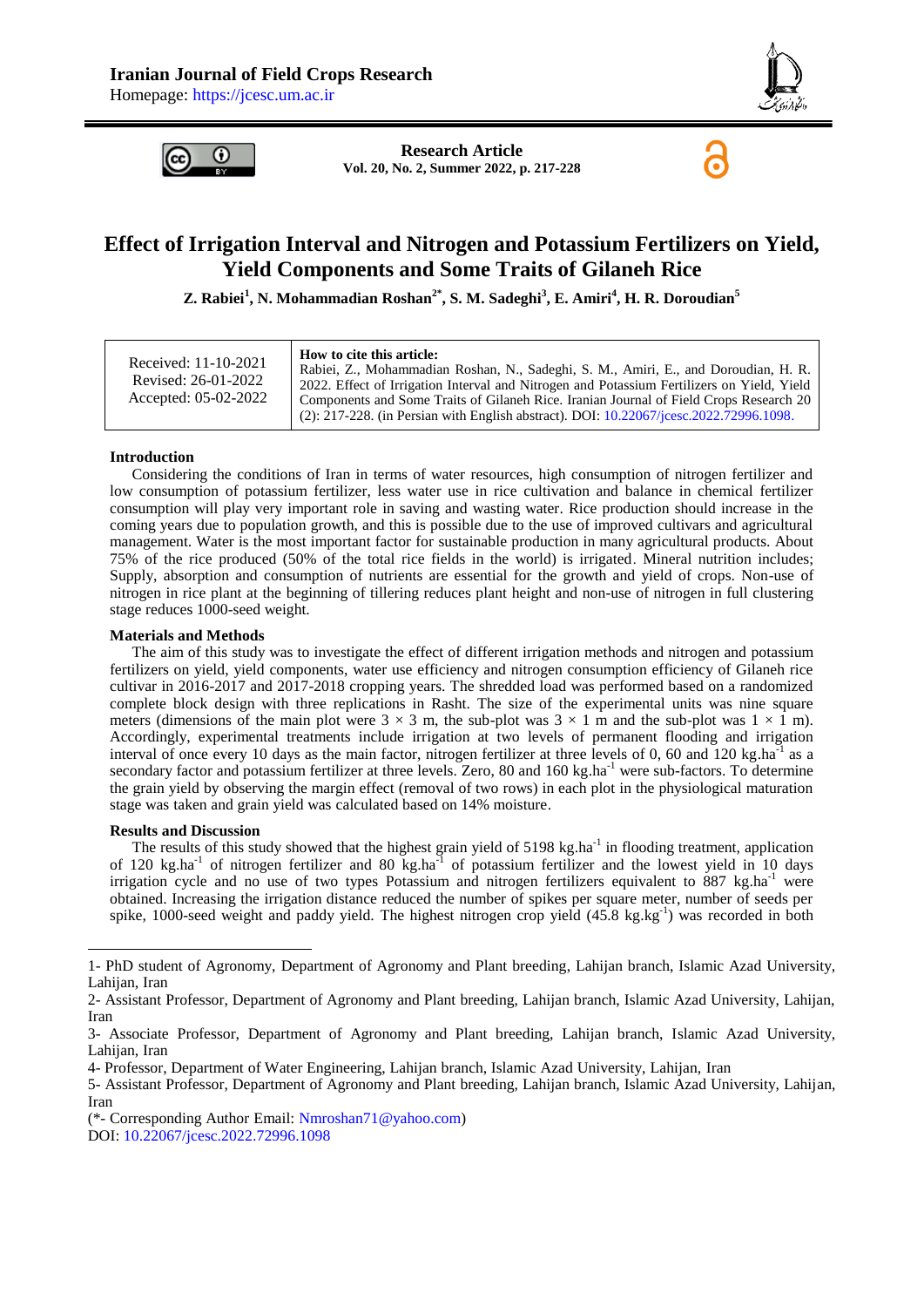irrigation regimes at 160 kg.ha<sup>-1</sup> of potassium fertilizer with 60 kg.ha<sup>-1</sup> of nitrogen fertilizer. By increasing the irrigation cycle, treatments of 60 kg.ha<sup>-1</sup> nitrogen fertilizer along with 160 kg.ha<sup>-1</sup> of potassium fertilizer equivalent to 0.764 kg.m<sup>-3</sup> in the first year and equivalent to 0.775 kg.m<sup>-3</sup> in the second year increased water use efficiency. With increasing irrigation frequency, 1000-seed weight was reduced in all three levels of nitrogen fertilizer, which was significant only in one level of nitrogen fertilizer. The maximum weight of 1000 seeds per hectare with consumption of 80 kg.ha<sup>-1</sup> of potassium fertilizer and 60 kg.ha<sup>-1</sup> of nitrogen fertilizer was equal to 23.31 g. Increasing the irrigation cycle in all three levels of potassium fertilizer reduced the number of full grains in the panicle.

#### **Conclusion**

Nitrogen and potassium fertilizer application, in addition to optimizing fertilizer application, increased the yield and yield components of Gilaneh rice. Irrigation period of 10 days and non-application of two types of potassium and nitrogen fertilizers, the lowest grain yield and consumption of 80 kg.ha<sup>-1</sup> of potassium fertilizer and 120 kg.ha<sup>-1</sup> of nitrogen fertilizer in flooded conditions recorded the highest grain yield.

**Keywords:** Crop management, Paddy field, Water use efficiency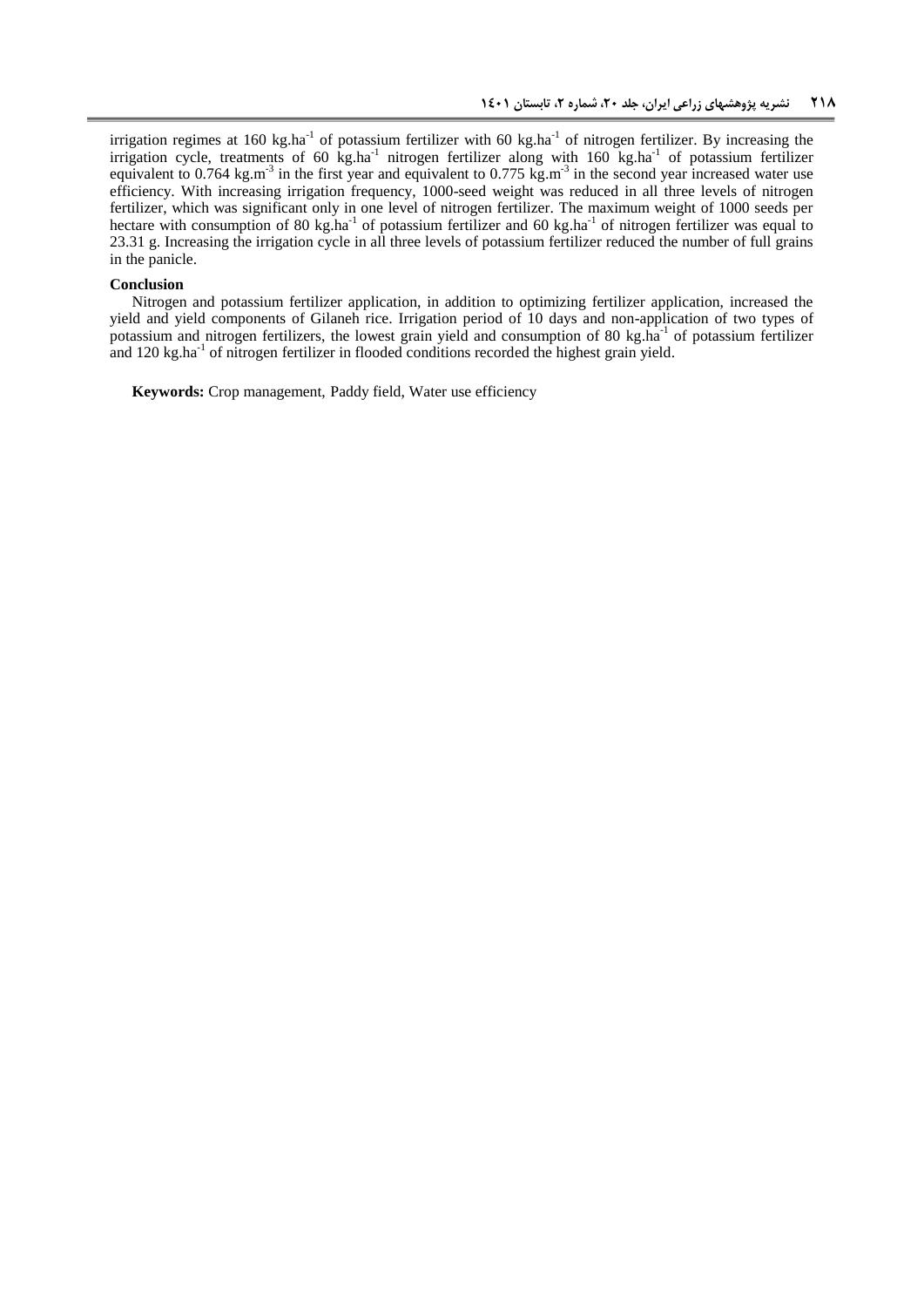**ربیعی و همکاران، اثر دور آبیاری و کودهای نیتروژن و پتاسیم بر عملکرد، اجزای عملکرد و صفات برنج رقم گیالنه 812** Homepage: [https://jcesc.um.ac.ir](https://jcesc.um.ac.ir/)



**مقاله پژوهشی**

**جلد ،02 شماره ،0 تابستان ،1021 ص 012-002**

**اثر دور آبیاری و کودهای نیتروژن و پتاسیم بر عملکرد، اجزای عملکرد و صفات برنج رقم گیالنه**

**، ناصر محمدیان روشن <sup>1</sup> زهرا ربیعی 0 ، ابراهیم امیری <sup>3</sup> ، سید مصطفی صادقی 0\* 5 ، حمیدرضا درودیان** تاریخ دریافت: 9077/70/91 تاریخ پذیرش: 9077/99/91

### **چکیده**

با توجه به کمآبیهای پیوسته در نواحی کشت برنج، مصرف نامتعادل کودهای شیمیایی نیتروژنی و پتاسیم، لزوم توجه بـه اسـتفاده از آب کمتـر در زراعت برنج و تعادل در مصرف کود شیمیایی در صرفهجویی و جلوگیری از هدررفت آب حائز اهمیت میباشد. لذا ایـن پـژوهش بـا هـدف بررسـی اثـر روش های آبیاری، شامل غرقابی پیوسته و دور آبیاری ۱۰ روزه و مصرف مقادیر مختلف کودهای نیتروژن و پتاسیم بر عملکرد، اجزای عملکرد، بهرهوری مصرف آب و کارایی مصرف نیتروژن روی برنج رقم گیلانه در سالهای زراعی ۱۳۹۶ و ۱۳۹۷ بهصورت کـرتـهـای دو بـار خـرد شـده بـر پایـه طـرح بلوکهای کامل تصادفی با سه تکرار در مزرعهای در روستای کشلورزل استان گیلان (رشت) اجرا گردید. بر این اسـاس، تیمارهـای آزمایشـی شـامل آبیاری در دو سطح غرقاب دائم و فاصله آبیاری ۱۰ روز یکبار بهعنوان عامل اصلی، سـطوح مختلـف نیتـروژن (صـفر، ۶۰ و ۱۲۰ کیلـوگرم در هکتـار نیتروژن خالص از منبع اوره) بهعنوان عامل فرعی و پتاسیم (صفر، ۸۰ و ۱۶۰ کیلوگرم در هکتار پتاسیم خالص از منبع سولفات پتاسیم) بهعنـوان عامـل فرعی فرعی بودند. نتایج این پژوهش نشان داد که بیش ترین عملکرد شلتوک به میزان ۵۱۹۸ کیلوگرم در هکتار در تیمار غرقاب، کاربرد ۱۲۰ کیلـوگرم در هکتار کود نیتروژن و ۸۰ کیلوگرم در هکتار کود پتاسیم و کمترین عملکرد در دور آبیاری ۱۰ روز و عدم مصرف دو نوع کود پتاسیم و نیتروژن معادل ٨٨٧ کیلوگرم در هکتار بهدست آمد. دور آبیاری ١٠ روز تعداد خوشه در متر مربع، تعداد دانه در خوشه، وزن هزار دانه و عملکرد شـلتوک را کـاهش داد. بالاترین کارایی زراعی نیتروژن (۴۵/۸ کیلوگرم بر کیلوگرم) در هر دو رژیم آبیاری در تیمار ۱۶۰ کیلوگرم در هکتار کود پتاسیم همراه با ۶۰ کیلـوگرم در هکتار کود نیتروژن ثبت شد. تیمارهای ۶۰ کیلوگرم در هکتار کود نیتروژنی همراه با ۱۶۰ کیلوگرم در هکتار کود پتاسیم در دور آبیـاری ۱۰ روز، معـادل 7/010 کیلوگرم بر مترمکعب در سال اول و معادل 7/008 کیلوگرم بر مترمکعب در سال دوم بهوری مصرف آک را افزای دادنهد. در شهرایغ غرقهاک و آبیاری ۱۰ روز یکبار میزان مصرف کود شیمیایی نیتروژن و پتاسیم بهترتیب ۱۲۰ و ۸۰ کیلوگرم در هکتار بهترین عملکرد را در تیمار غرقاب و کمآبی خواهد داشت.

1

**واژههای کلیدی:** بهرهوری مصرف آب، شالیزار، مدیریت زراعی

### **مقدمه**

برنج ).L *Sativa Oryza* )اآ مههم تهری مصصهوالت آراعهی بها سطح زیر کشت بیش از ۱۶۴ میلیون هکتار و مقدار تولید ۷۶۰ میلیون

تن در جهان، نقش مهمی در تأمین نیـاز غـذایی جوامـع بشـری دارد (FAOSTAT, 2020). برنج غذای بیش از نیمهی از جمعیت دنیـا را تشکیل می دهد و روزانه بیش از سه و نیم میلیبارد نف ردر حبدود ۲۰ درصد کالری مورد نیاز خود را از این گیـاه بـا ارزش تـأمین مـی کنـد )[2019 .,](#page-11-0)*al et* Priya). آک مهمتهری عامهل بهرای تولیهد پایهدار در بسیاری اآ مصصوالت کشاورآی اآ جمله برنج است. حدود 08 درصهد برنج تولیدی (۵۰ درصد کل مزارع برنج دنیـا) بـهصـورت آبـی اسـت )2011 .,*al et* [Carmelita](#page-10-1)). در صورت عدم وجود مدیریت مناسب و اعمال دور آبیاری بدون مطالعه موجب کـاهش رطوبـت خـاک از حـد مناسب و در پی آن کمترشدن رشد گیاا، عملکرد، تأخیر در رسهیدگی، رشد علفهای هرز، ایجاد ترک در سطح مزرعه، افزایش آب مصـرفی در داخل مزرعه میشود و تأریر بر راندمان کاربرد کهود دارد [\)](#page-11-1) [Tabbal](#page-11-1)

<sup>-9</sup> دانشجوی دکتری آراعت، واحد الهیجان، دانشگاا آآاد اسالمی، الهیجان، ایران -2 استادیار، گروا آراعت و اصال نباتات، واحهد الهیجهان، دانشهگاا آآاد اسهالمی، الهیجان، ایران

<sup>-9</sup> دانشیار، گروا آراعت و اصال نباتهات، واحهد الهیجهان، دانشهگاا آآاد اسهالمی، الهیجان، ایران

<sup>-0</sup> استاد، گروا مهندسی آک، واحد الهیجان، دانشگاا آآاد اسالمی، الهیجان، ایران 8– استادیار، گروه زراعت و اصلاح نباتات، واحـد لاهیجــان، دانشــگاه آزاد اسـلامی، الهیجان، ایران

<sup>)</sup>Email[: Nmroshan71@yahoo.com](mailto:Nmroshan71@yahoo.com) :مسئول نویسندا -)\* DOI: [10.22067/jcesc.2022.72996.1098](https://dx.doi.org/10.22067/jcesc.2022.72996.1098)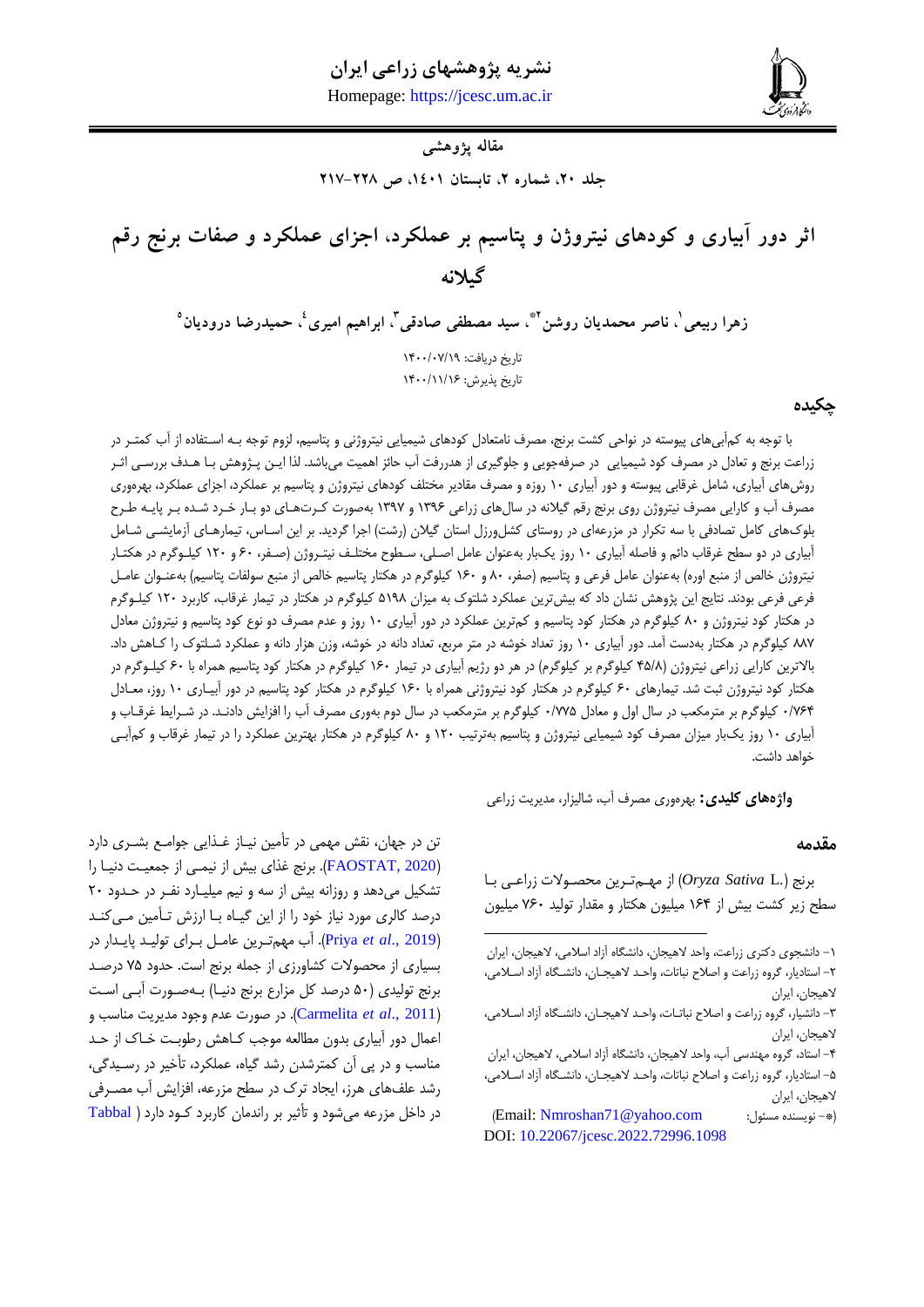[2002 .,](#page-11-1)*al et*). [اع](#page-11-1)مال مدیریت صصیح آک و در نتیجهه صهرفه جهویی آن، میتوان بهرهوری آب را افزایش داد (Bouman et al., 2005). بیشتر واریتههای برنج در شرایغ غرقابی عملکرد بیشهتری نسهبت بهه شرایط غیرغرقابی تولید میکنند. افزایش دور آبیاری میتواند از طریق اثر بر صفات مرفولوژیک و فیزیولوژیک گیاه بر گیاهان اثرگـذار باشـد که همه این تغییرات میتوانند رشد و عملکرد گیاه را تغییر دهنـد .([Pandey and Shukla, 2015](#page-11-2))

غرقاب شدن مزرعه برنج قابلیت دسترسبی بعضبی از عناصـر از قبیل بخشی از فسفر، پتاسیم، کلسیم، سیلسیم و آهن را زیاد میکند. تغذیه عناصر معدنی شامل؛ تأمین، جذب و مصرف عنصر غذایی برای رشد و عملکرد گیاهان زراعی ضروری است (Akhgary, 2004). عدم مصرف نیتروژن در گیاه برنج در ابتدای پنجهدهی موجب کاهش ارتداع بوته و عدم مصرف نیتروژن در مرحله خوشهدهی کامهل سهبب کاه وآن هزار دانه مهی شهود ) 2011 .,*al et* [Khosravi](#page-10-4)). مصهرف ۱۲۰ کیلوگرم کود نیتروژن به همراه آبیاری هـر پـنج روز یـک بـار، بالاترین عملکرد دانه در هکتار را در رقم خزر منطقه رودسر را سـبب گردید (Ashouri, 2012). با افزایش سطوح مختلف کود نیت روژن در آبیاری هر ۴ روز یک بار، عملکرد دانـه بـهطـور معنـیداری افـزایش یافت، بهطوری که بالاترین عملکرد دانه (۵۷۲۵ کیلوگرم در هکتـار) و شاخص برداشت 00/2 درصد( در تیمار کودی 987 کیلوگرم در هکتار نیتروژن و آبیاری هر چهار روز یک بار بهدست آمد ( Alhassan and [2016 ,Saddiqe](#page-10-6)). پتاسیم فراوانتری عنصر غذایی در گیهاا بهودا و برنج بهویژه ارقام پرمحصول، مقدار قابلتوجهی پتاسیم جذب میکنند که حتی مقدار آن گاهی تا چهار برابر ارقام بومی است [\)](#page-10-7) *et* [Esfahani](#page-10-7) [2005](#page-10-7) *.,al*). واکن برنج به کودهای پتاسیم در مقایسه با نیتهروژن و فسفر محدودتر است. واکنش ارقام پرمحصول برنج به پتاسیم خـاک شدیداً تحت تأثیر مقدار پتاسیم در دسترس، فراوانـی نیتـروژن، بافـت خاک، وضعیت زهکشی خاک، میـزان اسـیدیته خـاک و آب آبیـاری [\(DeDatta and Mikkelsen, 1985;](#page-10-8) [Prasad and Prasad,](#page-11-3) دارد ([1997](#page-11-3). افزایش نیتروژن باعث بالارفتن درصد دانههای پر و کمبود پتاسیم موجب عقیمی دانههای گـرده در مرحلـه آبسـتنی و در نتیجـه کاهش تعداد دانههای پر شده مهیشود (Esfahani et al., 2005). کاربرد 17 و 08 کیلهوگرم در هکتهار سهولدات پتاسهیم در رت ) *Zea* .*mays* L در شرایط تنش خشکی از کاهش بیشتر عملکرد دانه ذرت جلوگیری میکند )2014 *.,al et* [Maleki](#page-11-4)). پتاسیم عالوا بر افهزای تولید و بهبود کیفیت محصـول، سـبب افـزایش تحمـل گیاهـان بـه کمآبی، شوری، انواع تنشها، آفات و بیماریها شده و کارایی مصـرف آک و عناصر غذایی ماکرو و میکرو را افزای مهی دهه[د](#page-11-5) ) *et* [Rezaei](#page-11-5)

[2018](#page-11-5) *.,al*). ای پووه با هدف بهبود مدیریت نیتروژن و پتاسیم در خاکهای شالیزارهای گیلان از طریـق افـزایش عملکـرد شـلتوک، افزایش کارآیی زراعی، کارآیی بازیافت و کارآیی فیزیولوژیک کود نیتروژن، بهرەوری مصرف آب روی گیاه برنج رقم گیلانه انجام گرفت است.

## **مواد و روشها**

این پژوهش در مزرعهای آزمایشی در روستای کشلورزل استان گیلان (رشت) با عرض جغرافیـایی ۳۷ درجـه و ۱۸ دقیقـه شـمالی و طول جغرافیایی 09 درجه و 88 دقیقه شرقی، بهمنظهور بررسهی تهأریر روشهای آبیاری و کودهای نیتروژن و پتاسهیم بهر عملکهرد، اجهزای عملکرد، بهرهوری مصرف آب و کارایی مصـرف نیتـروژن بـرنج رقــم گیلانه بهصورت کرتهای دو بار خرد شده بر پایه طـرح بلـوکـهـای کامل تصادفی با سه تکرار در بهار سالهای زراعی ۱۳۹۶ و ۱۳۹۷ اجرا شد. محل آزمایش دارای آب و هوای معتدل و مرطـوب اسـت و میزان بارندگی سالانه بهر حسب میانگین ١٠ ساله برابر با ١٣٣٠ .)[Guilan Meteorological Quarterly, 2019](#page-10-9) ( میباشهد میلیمتر اطلاعات هواشناسی منطقه در طول اجرای این آزمـایش در جـدول ١ آمده است. قبل از اجرای آزمایش، ویژگههای فیزیکمی و شیمیایی خاک محل آزمایش در آزمایشگاه بخش آب و خاک موسسه تحقیقات برنج رشت، اندازهگیری شد (جـدول ۲). تیمارهـای أزمایشـی شـامل مدیریت آک در دو سطح غرقاک دائم و فاصله آبیاری 97 روآ یهک بهار بهعنوان عامل اصلی، کود نیتروژن اآ منبع اورا در سه سطح صدر، 17 و 927 کیلوگرم در هکتار بهعنوان عامل فرعی و کود پتاسیم اآ منبهع سولفات پتاسیم در سه سطح صفر، ۸۰ و ۱۶۰ کیلوگرم در هکتار بهعنوان عامل فرعی فرعی بودند. کود نیتروژن از منبع اوره (۴۶ درصد نیتروژن)، کود پتاسیم از منبع سـولفات پتاسـیم (محتـوی ۵۰ درصد پتاسیم و ۱۸ درصد گوگرد) و کود فسفر از منبع سـوپر فسـفات تریپل )فسدات 01 درصد، کلسیم 90 درصد و 92 درصهد گهوگرد( بهر اساس تیمارهای آزمایشی و نتایج آزمون تجزیـه خـاک بـه کـرتهـا افزوده شدند. در این پژوهش از بـرنج رقـم گیلانـه اسـتفاده شـد کـه حاصل تلاقی بین رقم صالح و رقم محلی آبجـی بـوجی یـا دم سـرخ میباشد. رقم گیلانه از نظر ساختار و مورفولوژی بسیار شبیه بـه والـد خود رقم (أبجی بوجی) است و همانند آن دارای ریشکهای بلندی میباشد. این رقم جزء ارقام زودرس و تا حدی متحمل به ورس است .)[Allahgholipour](#page-10-10) *et al*., 2018(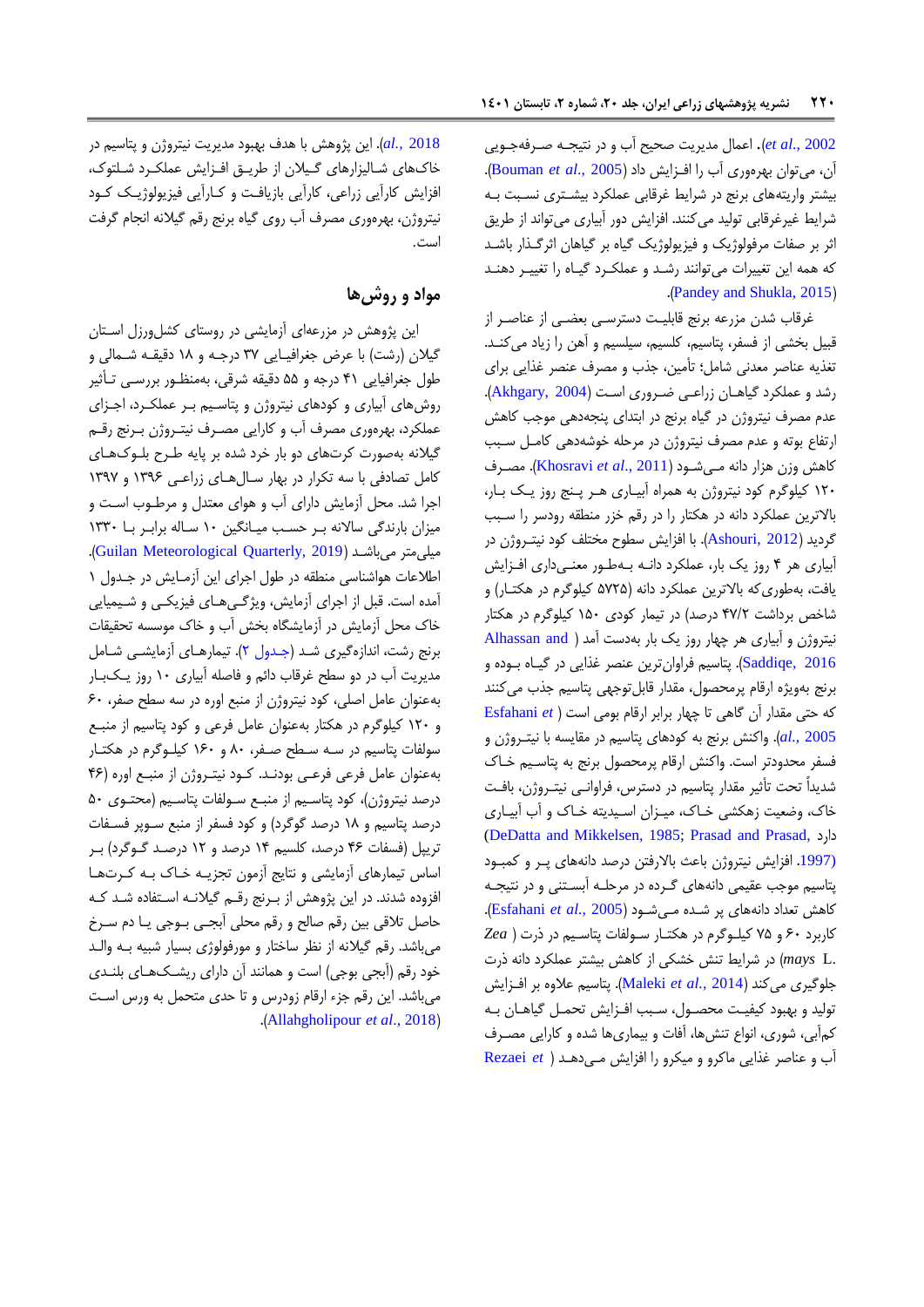|             | $\overline{\phantom{a}}$<br>Table 1- Meteorological information from year 2016 and 2017 at the site of the experiment |                           |                          |                      |                           |                      |                       |  |  |
|-------------|-----------------------------------------------------------------------------------------------------------------------|---------------------------|--------------------------|----------------------|---------------------------|----------------------|-----------------------|--|--|
| سال<br>Year | مشخصات هواشناسي<br><b>Climatic item</b>                                                                               | فروردين<br>$21$ Mar-20Apr | ارديبهشت<br>21Apri-16May | خرداد<br>17May-16Jun | تیر<br>$17$ Jun-<br>18Jul | مرداد<br>19Jul-18Agu | شهريور<br>20Agu-19Sep |  |  |
| 2017        | دما<br>Tmean $\binom{^{\circ}C}{ }$                                                                                   | 13.6                      | 19.3                     | 23.6                 | 26                        | 28.2                 | 26.9                  |  |  |
|             | بارندگی<br>Rainfall (mm)                                                                                              | 86.2                      | 27.8                     | 18.6                 | 13.8                      | 15                   | 61                    |  |  |
|             | رطوبت نسبى<br>Relative Humidity (%)                                                                                   | 78                        | 78                       | 75                   | 74                        | 71                   | 75                    |  |  |
|             | ساعات أفتابي<br>Sunny Hours (h)                                                                                       | 140                       | 169.2                    | 229.1                | 232.5                     | 293.7                | 245.8                 |  |  |
|             | دما<br>Tmean $\binom{^{\circ}C}{^{\circ}}$                                                                            | 13.7                      | 19.4                     | 23.1                 | 28.1                      | 27                   | 25.1                  |  |  |
| 2018        | بارندگی<br>Rainfall (mm)                                                                                              | 20.4                      | 37.2                     | 48.7                 | 30.8                      | 68.4                 | 13.8                  |  |  |
|             | رطوبت<br>Relative Humidity (%)                                                                                        | 76                        | 74                       | 75                   | 73                        | 77                   | 74                    |  |  |
|             | ساعات أفتابي<br>Sunny Hours (h)                                                                                       | 145.9                     | 170.4                    | 230.3                | 295.4                     | 164.9                | 209.7                 |  |  |

**جدول -0 اطالعات هواشناسی سال 0316 و 0319 محل انجام آزمایش**

**جدول -0 مشخصات فیزیکی و شیمیایی خاک محل اجرای آزمایش**

|              |                                                | Table 2- Physical and chemical properties of soil in the experiment site |                                               |                   |                    |                                       |                          |  |
|--------------|------------------------------------------------|--------------------------------------------------------------------------|-----------------------------------------------|-------------------|--------------------|---------------------------------------|--------------------------|--|
| سال<br>Year  | كل نيتروژن<br><b>Total N</b><br>$(mg kg^{-1})$ | يتاسيم قابل جذب<br>K vailable<br>$(mg kg-1)$                             | فسفر قابل جذب<br>P vailable<br>$(mg kg^{-1})$ | اسيديته خاک<br>pH | ماده ألى<br>O.C(%) | هدايت الكتريكي<br>EC<br>$(dS.m^{-1})$ | ىافت خاك<br>Soil texture |  |
| ۱۳۹۶<br>2017 | 0.176                                          | 170                                                                      | 17.2                                          | 7.1               | 1.5                | 1.17                                  | لومی رسی                 |  |
| 144V<br>2018 | 0.149                                          | 185                                                                      | 16.8                                          | 7.1               | 1.4                | 1.11                                  | Clay loam                |  |

<span id="page-4-0"></span>مزرعه محل انجام آزمایش سه بار شخم زده شد که شخم اول در اسفند ماه، شخم دوم در اواسط اردیبهشت همزمان با احداث خزانـه و شخم سوم (پادلینگ) همزمان با نشاءکاری برنج انجـام شـد. بـذور در خزانه و زیر پوشش پلاستیکی پرورش داده شده و در سن ۲۵ روزگی (ارتفاع ۲۰ تا ۲۵ سانتی متر و ۳ برگی) از خزانـه انتخـاب و بـه زمـین اصلی منتقل و به فاصله ۲۰×۲۰ سانتی متر (تراکم ۲۵ بوته در مترمربع) به تعداد یک گیاهچه در هر کپه، نشـاءکاری شـدند. انـدازه واحدهای آآمایشی نه متر مربع )ابعاد کرت اصلی 1× 9 متر، فرعهی 2× 9 متر و فرعی فرعی 2× 9 متر( بود. در طول دورا رشهد بهرنج بهرای مبارزه با کرم ساقه خوار برنج از سم دیازینون (گرانول ۵ درصد) بهمیزان 97 کیلوگرم در هکتار و برای مدیریت علهف ههای ههرآ اآ دو نوبت وجین دستی ۲۰-۱۵ روز بعد از نشاءکاری و ۳۵-۲۰ روز پس از نشاءکاری و مبارزه شیمیایی (بوتاکلر به میزان سه لیتر در هکتار ۴ روز پس از نشاءکاری) انجام شد.

انواع کاراییهای نیتـروژن کــودی مصــرفشــده و نیتــروژن

جـذب شـده توسـط گیـاه بـرنج بــا اســتفاده از شـاخص هـای زیـر محاسبه شدند. کلیه این شاخصها در آزمایش های مزرعـــــهای بـــا اســـتفاده از روش تفاضــــل (Difference Method) بـرآورد میشوند. اندازهگیریها شــامل عملکــرد دانــه و میـــزان جـــذب کـــل نیتــــروژن در کلیه تیمارها از جمله تیمــار بــدون کــود نیتــروژن انجام شدند.

 $AE_N = (GY_{+N} - GY_{0N})/FN$  (1)

 $RE_N = (UN_{+N}-UN_{0N})/FN$  (۲)

$$
PE_N = (GY_{+N^-} GY_{0N}) / (UN_{+N^-} UN_{0N}) \tag{\textbf{Y}}
$$

کارایی زراعـی کـود نیتـروژن، RE $_{\rm N}$ : کـارایی بازیافـت کـود: ${\rm AE}_{\rm N}$ نیتروژن، PEN: کارایی فیزیولوژیکی کود نیتروژن

N+GY: عملکههههرد دانههههه در تیمههههار بهههها مصههههرف کههههود (کیلـوگرم در هکتــار)، GY $\rm_{ON}$ : عملکــــرد دانـــه در تیمــــار بـــدون مصرف کود، UN<sub>0Nو U</sub>N<sub>0N</sub> بهترتیب میزان جذب کل نیتروژن در زیستتوده اندامهای هوایی در مرحله رسیدگی فیزیولوژیکی در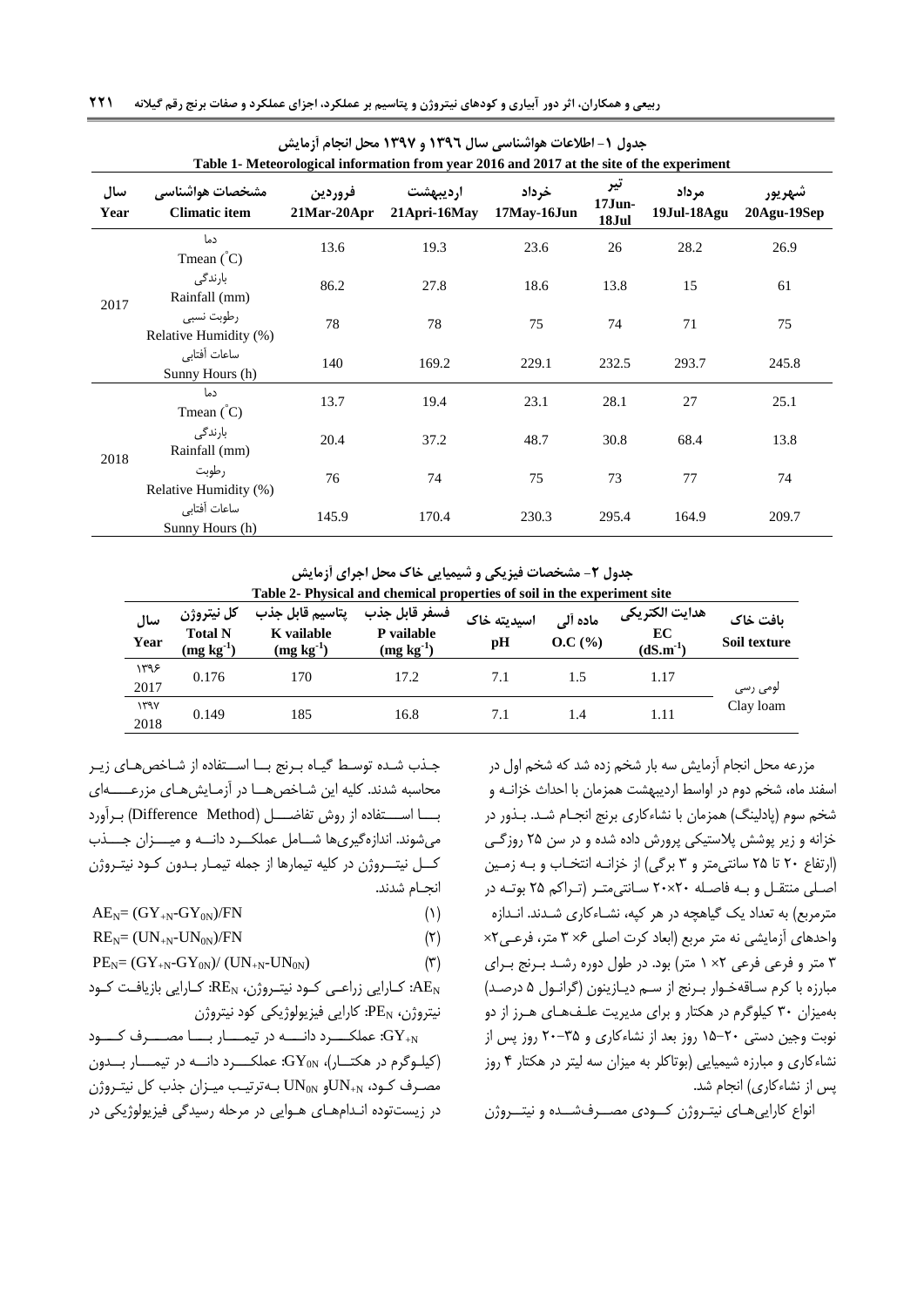کرتهایی که کـود نیتـروژن دریافت کـردهانـد و کــرت بــدون مصهرف کهود نیتروژن بر حسب کیلوگرم در هکتار، FN: مقهدار کهود نیتروژن مصرف شده (کیلوگرم در هکتار) مهی باشند ( [Dobermann](#page-10-11) .)[and Fairhurst, 2000](#page-10-11)

بهراوری مصرف آک اآ روش آیر مصاسبه گردید ).,*al et* [Zhou](#page-11-6)  $: (2017)$  $: (2017)$  $: (2017)$ 

آک باران+ مقدار آک آبیاری )مترمکعب در مترمربع(/ عملکرد دانه )کیلوگرم در مترمربع(= بهراوری مصرف آک

میزان آب ورودی (آبیاری و باران) به کرتها با استفاده از یک کنتور حجمی انداآاگیری شد. جهت آبیاری و اعمال تیمارهای آبیاری میزان تبخیر از تشتک کلاس A، برای دوره ۵ روزه اندازهگیری شد و میزان آب آبیاری براساس سطح کرت و درصد تبخیـر در نظرگرفتـه شده، اعمال گردید. جهت تعیین عملک رد و اجـزای عملکـرد نیـز بـا رعایت اثر حاشیه (حذف دو ردیف) در هـر کـرت در مرحلـه رسـیدگی فیزیولوژیک اقدام به برداشت گردید و صداتی نظیهر تعهداد خوشهه در مترمربع، تعداد دانه در خوشه و وزن هزار دانه و عملکـرد شـلتوک بـر مبنای رطوبت ۱۴ درصد محاسبه شد. تجزیـه دادههـا بـا اسـتفاده از نرمافزار SAS نسخه ۹ (SAS, 2002)، انجام شد. مقایسه میانگین با روش حداقل اختالف معنیدار در سطح احتمال پنج درصد انجام شهد. همچنین در این بررسی به جهت آن که فاکتورهای آزمـایش در سـال دوم نسبت به سال اول در کرتههای دیگهری ولهی در همهان قطعهه زمین تصادفی شده بودند از روش تجزیه مرکب بـرای آنـالیز اسـتفاده شد. برای اطمینان از یکنواختی واریانسها بهمنظور ادغـام دادههـا، آزمون بارتلت انجام شد که نتایج حاکی از عـدم معنـیداری دادههـا و شرایغ الآم برای ادغام بودند.

## **نتایج و بحث**

### **عملکرد و اجزای عملکرد شلتوک:**

نتایج تجزیه واریانس مرکب نشان داد که ارر سهگانه آبیاری، کود پتاسیم و نیتروژن بر عملکرد شلتوک و تعهداد دانهه در خوشهه )سهطح احتمال یک درصد) و اثر آبیاری و نیتروژن بر تعداد خوشه در بوته (در سطح احتمال پنج درصد)، دانه در خوشه و وزن هزار دانه و اثر آبیاری در پتاسیم بر تعداد خوشه در بوته و دانه پر در خوشه )در سطح احتمال یک درصد) معنی دار بود (جدول ۳). نتایج مقایسه میـانگین نشـان داد که دور آبیاری ۱۰ روز سبب کاهش عملکرد شلتوک در همـه سـطوح کودی مورد مطالعه شدا است. عملکرد شلتوک در رژیمهای رطهوبتی ۱۰ روزه نسبت به حالت غرقاب حدود ۳۸ درصد کاهش نشان داد. این افت عملکرد در سطوح پایین دو کود مورد استفاده بسـیار مشـخص و معنیدار بود. دور آبیاری 97 روآ و عدم مصرف دو نوع کود پتاسهیم و نیتروژن کم ترین عملکرد شلتوک معــادل ۸۸۷ کیلــوگرم در هکتــار را

نشان داد. بالاترین عملکرد شلتوک از تیمار آبیـاری غرقـاب، مصـرف 07 کیلوگرم در هکتار کهود پتاسهیم و 927 کیلهوگرم در هکتهار کهود نیتروژن معادل ۵۱۹۸ کیلوگرم در هکتار حاصل شد (جدول ۴). نقـش کود پتاسیم و نیتروژن در تغییـر عملکـرد شـلتوک در هـر دو شـرایط آبیاری مشهود بود. در هر دو نوع آبیاری با افزایش سطوح دو نوع کود عملکرد شلتوک افزایش یافته است. با افزایش دور آبیاری از وزن هزار دانه در هر سه سطح کود نیتروژن کاسته شد که این کـاهش تنهـا در سطح یک کود نیتروژن معنی دار بود. بیش ترین وزن هزار دانـه در بـا مصرف ۸۰ کیلوگرم در هکتار از کود پتاسیم و ۶۰ کیلوگرم در هکتـار کود نیتروژن معادل ۲۳/۳۱ گرم بود. افزایش دور آبیاری در هـر سـه سطح کود پتاسیم سبب کاهش تعداد دانه پر در خوشه شد. مصرف ٨٠ و ١۶٠ کیلوگرم در هکتار کود پتاسیم سبب افزایش این صفت در مقایسه با سطح صفر این کود شدند. بررسی اثر دوگانه کـود نیتـروژن در کود پتاسیم بر این صفت نشـان داد کـه در هـر سـه سـطح کـود پتاسیم، سطح دوم کود نیتروژن موثرتر بوده، به گونـهای کـه در ایـن سطح کـود نیتـروژن و سـطح ۸۰ کیلـوگرم در هکتـار کـود پتاسـیم بیش ترین تعداد دانـه پـر در خوشـه (۹۴/۳ دانـه) مشـاهده گردیـد و کم ترین تعداد دانه پر در خوشه (۶۳/۷ عدد) در تیمار شاهد حاصل شد. تعداد دانه پوک در سال دوم مطالعه بیش تر از سال اول مطالعـه بـوده است. با توجه به روند مشابه دما در دو سال آزمایش، اثر متفاوت بودن تعداد دانه پوک در سال دوم مطالعه را به اندک بارنـدگی بـیشتر در این سال در مقایسه با سال اول نسبت داد. مشـابه بـا نتـایج تحقیـق حاور ماهاجان و همکاران )2012 .,*al et* [Mahajana](#page-11-7) )بیهان کردنهد که کاربرد کود پتاسیم و فسدات همراا با 927 کیلوگرم نیتروژن سبب افزایش ۱۴ درصدی عملکرد شلتوک شد. همچنین کاربرد این دو کود در مقایسه با شاهد سبب افزایش بهرهوری مصرف آب و نیتروژن شد. این نشان میدهد که مصرف کودهای پتاسیم و نیت روژن می توانـد کاهش عملکرد ناشی از تنش آب را جبران کند.

ارقام اصلاحشده مقصد فیزیولوژیک بزرگتری داشته و ظرفیت پرشدن دانه در آنها بهتر بوده و دلیل اصلی عملک رد بـالا در آنهـا تعادل و هماهنگی مقصد فیزیولوژیک و منبع و مواد فتوسنتزی جهاری میباشد. رقم گیلانه نیز بهدلیل پاکوتاه بودن نسبت بـه ارقـام بـومی (ارتفاع ۱۰۷/۵ سانتی متـر) و داشـتن تعـداد دانـه بـیش تـر در خوشـه نیتروژن خاک، خصوصاً نیتـروژن اضـافهشـده در مرحلـه اواخـر رشـد زایشی را بیش تر صرف پرکردن دانه کرده و در نتیجه عملکرد بالایی دارد. لذا مصرف نیتروژن در رقم پاکوتاهی چون گیالنه صرف پرشدن دانه می شود، در واقع در این رقم مصرف کـود نیتـروژن بـر عملکـرد بسیار تاثیرگذار است (Kavousi and Allahgholipour, 2017). ژو و همکاران )[2009 .,](#page-10-13)*al et* Ju )نیتروژن را فاکتور کلیدی تعیی کننهدا عملکرد و مهمترین نهـاده مصـرفی در تولیـد بـرنج برشـمردند. کـود نیتروژن و رژیم آبیاری بـهطـرز سـینرژیکی سـبب افـزایش عملکـرد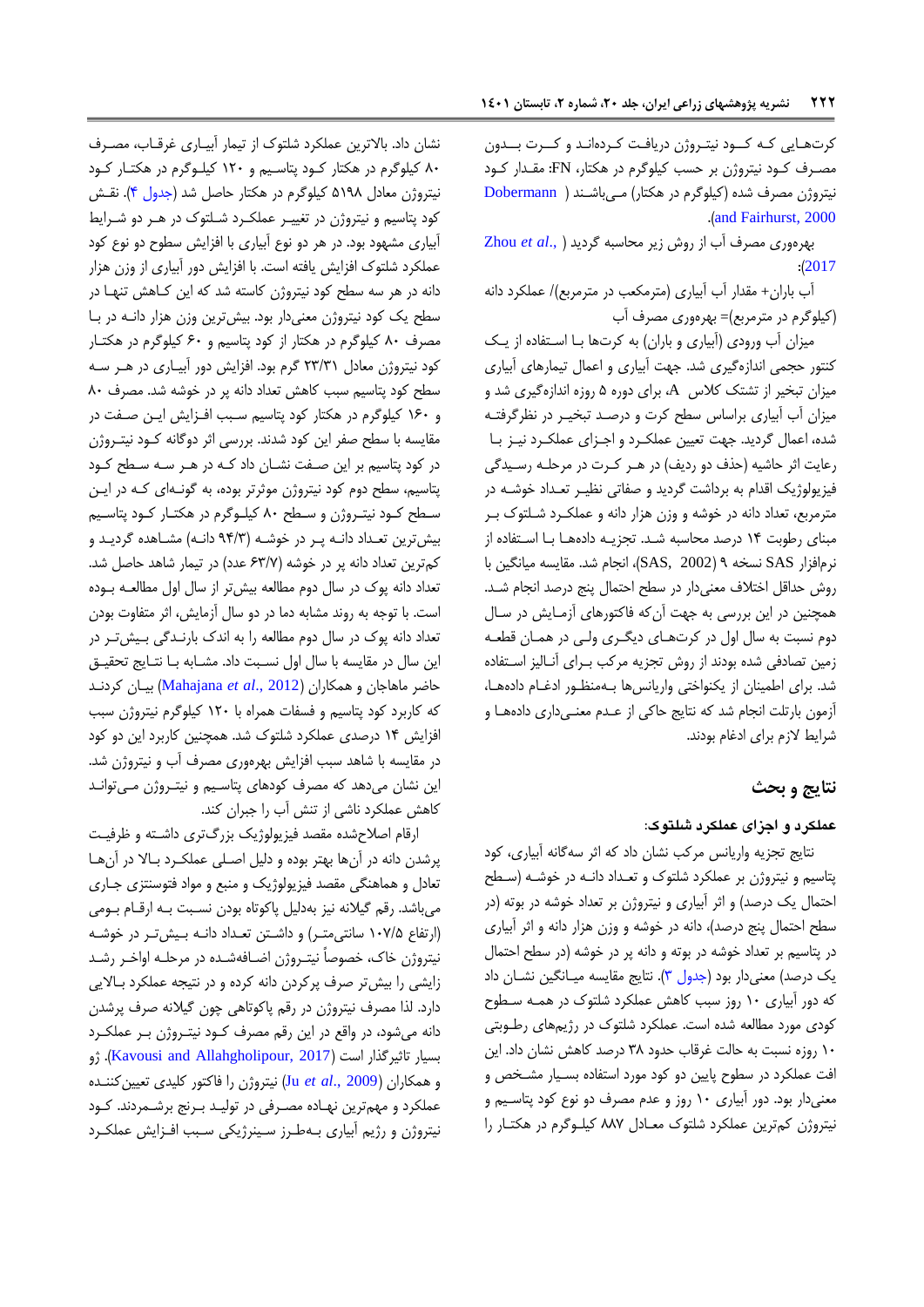میشوند. در برنج در تنش متوسط با مصرف ۲۰۰ کیلوگرم در هکتار کود نیتروژن افـزایش عملکـرد منـتج از کـاهش پنجـههـای نابـارور، افزایش رشد ریشه و افزایش شاخص برداشت مشاهده شد (Wang et al., 2016). با افزایش کود پتاسیم نیز میتوان افت عملکرد را کاهش داد. پتاسیم عنصر ضروری برای زراعت برنج بوده و در افزایش انـدازه و وزن دانه، بهبود پنجهزنی، افزایش پاسخ بـه سـایر عناصـر غـذایی خصوصاً نیتروژن و فسفر، قــوی شــدن ســاقههــا، کــاهش تمایــل بــه  $\bf{D}$ e [\)](#page-10-8) خوابیدگی و افزایش مقاومت به امراضی چون بلاست نقش دارد .)Datta *et al*[., 1985](#page-10-8)

همچنین در بررسی مصرف کود پتاسیم بـر عملکـرد بـرنج در دو فصل خشک و مرطوب گزارش کردند که بالاترین عملکرد شلتوک از بالاترین سطح مصرفی کود پتاسیم ناشی از تولید تعداد پنجه بالاتر در کپه، تعداد بالاتر خوشه در کپه و درصد دانه پـر بـالاتر حاصـل شـده [Matsuo](#page-11-9) *et al*., [\(](#page-11-9) همکهارا[ن](#page-11-9) و ماتسهو .(Htun *et al.*[, 2017](#page-10-14) ( اسهت [1995](#page-11-9)) گزارش کردند پتاسیم عملکرد دانه برنج را افـزایش مـی دهـد. واکنش عملکرد برنج به کود پتاسیم و در مکانهای مختلف و بسته به مقادیر پتاسیم قابل دسترس خاک متفاوت است ( Ghasemi Minaei et al., 2011). در پژوهش حاضر افزایش عملکـرد شـلتوک ناشـی از افزایش سطح کود پتاسیم در هر دو نوع رژیم آبیاری مشــاهد شــد. در هنگام کمأبی گیاهان با پتاسیم کافی هدررفت أب کمتری را توسط کاهش تعرق تجربه می کننـد (Fusheing, 2006). ایـن ویژگـی در تعدیل اثرات تنش بر رشد نمو و عملکرد بـرنج موثرنـد Stone and) افزایش .[Moreira, 1996](#page-11-10); Johnson and Wallingford, 1983) رشد ریشه نیز توسط کود پتاسیم در این مسیر بسیار موثر است ( Jia 2008 .,*al et*). ایه بهه گیاههان تصهت تهن کمهک کهردا تها آک بیش تری را جذب کنند. افزایش مقاومت بـه تـنش آب و کمـک بـه تثبیت عملکرد گیاه زراعی در محیطهای تحت تنش از نتایج اتفـاده از کود پتاسیم میباشد (Quampah et al., 2011). در پـژوهش حاضـر مشاهده شد که افزایش فاصله آبیاری سبب کاهش اجزای عملکرد و عملکرد شد، در حالی که افزایش مصرف کود نیتروژن این صفات را در هر سه رژیم آبیاری افزایش داد (جدول ۴). واضح است کـه افــزایش فاصله آبیاری، سبب بروز تنش در رقم هاشمی در این پژوهش گردید. کاهش در تعداد دانـه در خوشـه و وزن هـزار دانـه ( [Rezaei](#page-11-5) et al., [2009](#page-11-5)) اتفاقاتی است که حین تنش خشکی اتفاق افتاده و می توانند عملکرد در برنج را کاهش دهند.

# کــارایی زراعــی، کــارایی فیزیولوژیــک و کــارایی بازیافـت **نژتروکن:**

نتایج تجزیه واریانس مرکب دادهها نشان داد که اثرات ساده )بهجز آبیاری روی کارایی آراعی نیتروژن(، دوگانه و سهگانه آبیاری،

نیتروژن و پتاسیم بر روی کارایی زراعی، فیزیولوژیک و یازیافت نیتروژن معنیدار بود. اثر سال بر کارایی زراعی و کارایی فیزیولوژیک نیتروژن در سطح احتمال یک درصد معنیدار بود (جدول ۳). اثر متقابل سه عامل رژیم آبیاری، کود نیتروژن و پتاسیم در سطح یک درصد بر کارایی آراعی و کارایی فیزیولوژیک نیتروژن در هر دو سال معنی دار بود. نتایج مقایسه میانگین نشان داد که در همه سطوح کود پتاسیم با افزایش مقدار کود نیتروژن، از کارایی زراعی این کود کاسته شد، به گونهای که بالاترین کارایی زراعی نیتروژن در هر دو رژیم آبیاری زمانی مشاهده شد که ۱۶۰ کیلوگرم در هکتار کود پتاس همراه با 17 کیلوگرم در هکتار کود نیتروژن در شرایغ غرقاک به مقدار 08/0 کیلوگرم بر کیلوگرم بهدست آمد (جدول ۴). باکتریهای محلولکننده فسفات و پتاسیم موجب افزایش جذب عناصری همچون فسفر، پتاسیم و نیتروژن شدند. ای باکتریها پتاسیم نامصلول خاک را که به به شکل کانیهایی چون مسکوویت، ارتوکالز، بیوتیت، فلدسپار، ایالیت و میکا تثبیت شده است به فرم محلول درآورده و آن را در اختیار گیاه قرار میدهند و موجب بهبود جذب پتاسیم میگردند ( Zhang and [2014 ,Kong](#page-11-12)). کاهش ۲۲/۰۱ درصدی کارایی زراعی نیتروژن با افزایش دور آبیاری مشاهده شد. کاهش کارایی زراعی نیتروژن با بالارفتن مصرف کود نیتروژن مشاهده گردید (جدول ۴). کارایی آراعی تداوت عملکرد شلتوک در تیمار کود دادا شدا و تیمار بدون کود را نسبت به کود مصرفی نشان میدهد. همسو با نتایج مطالعه حاضر در ارزیابی سه ساله مصرف ۴۰، ۸۰ و ۱۲۰ کیلوگرم کود نیتروژن با تقسیغ یکسان آن در سه مرحله پایه، 9 و 8 روآ قبل اآ تشکیل مریستم خوشه و ظهور خوشه بر عملکرد برنج، نشان داد که کارآیی بازیافت، کارآیی زراعی و کارآیی فیزیولوژیک بهطور معنیداری تصت تأریر مقادیر نیتروژن قرار میگیرد، بهطوریکه کارأیی بازیافت و کارأیی زراعی با افزایش میزان نیتروژن مصرفی کاه مییابند )[2001](#page-11-13) *.*,*al et* Patil). طبق نتایج پووه های گذشته، مصرف زیاد کود نیتروژن سبب کاهش کارایی زراعی کود شدا و هدررفت جدی نیتروژن و آلودگی منابع آک سطصی و آکهای آیرمینی و اتمسدر را به دنبال دارد )[2005 ,Diamond and Liu](#page-10-17)). در مطالعه حاضر دور آبیاری ۱۰ روز یکبار کارایی زراعی کود نیتروژن را کاهش داد. در سطح اول کود پتاسیم (سطح صفر) کارایی زراعی نیتروژن به شدت پایین بود. این یافتهها اهمیت کود پتاسیم در زراعت برنج و افزایش کارایی مصرف کود نیتروژن در حضور کود پتاسیم را اثبات میکند. کارایی زراعی به فصل رشد، میزان عملکرد، ذخایر نیتروژن خاک، زمان و مقدار کود مورد استفاده بستگی دارد Kavousi and [\)](#page-10-12) کاووسی و الهقلیپور ( Kavousi and ) (Yoshida,  $1981$ [2017 ,Allahgholipour](#page-10-12) )در بررسی دو رقم گیالنه و آبجیبوجی بیان کردند که با افزایش مقدار کود از ۷۵ کیلوگرم بر هکتار به ۹۰ کیلوگرم بر هکتار از کارایی زراعی نیتروژن کاسته شده است.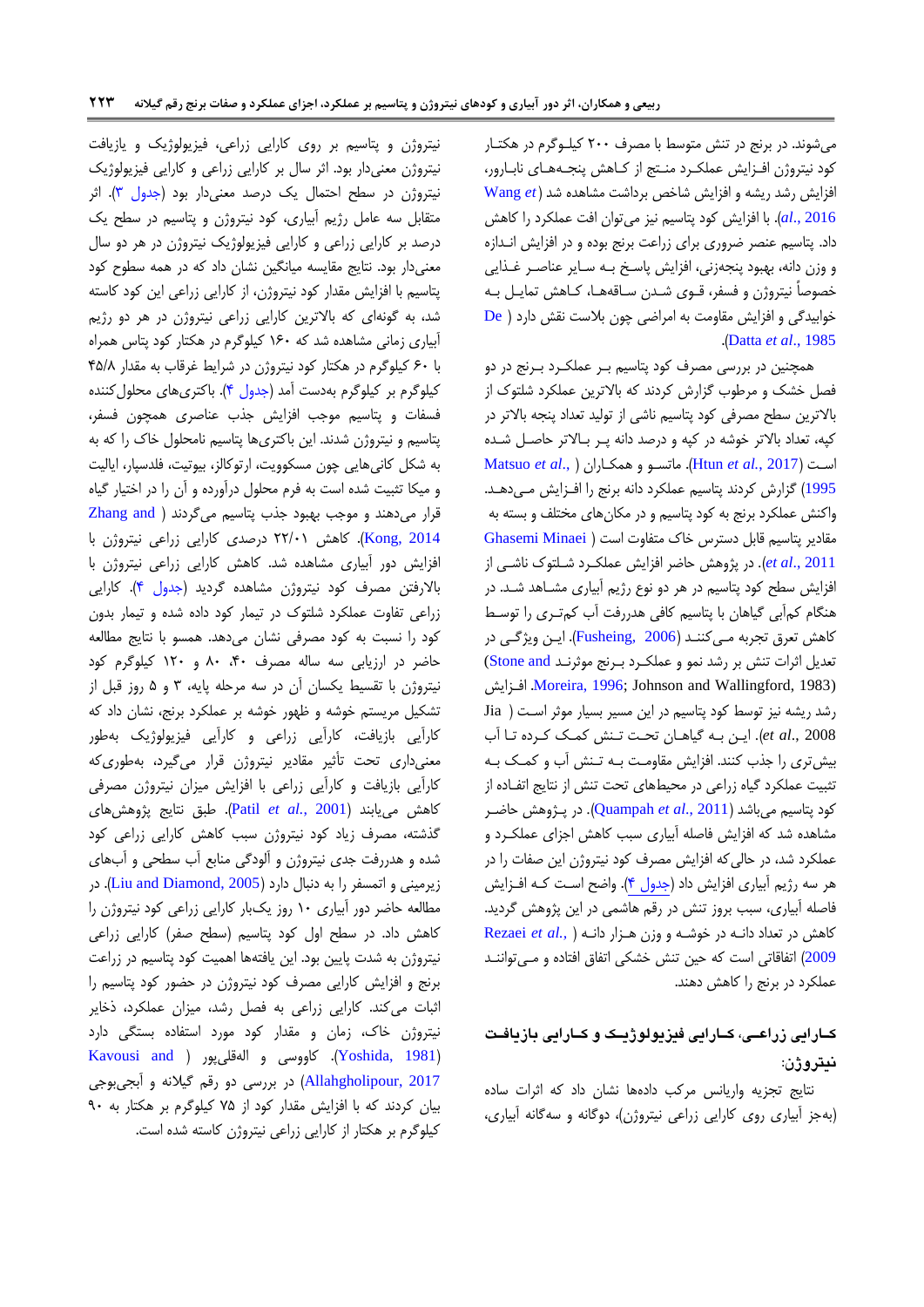در سال ۱۳۹۶ و ۱۳۹۷ کارایی فیزیولوژیک نیت روژن در تیمار آبیاری با دور ۱۰ روز در مقایسه با آبیاری غرقاب کاهش یافت. در هر دو سال مطالعه مصرف ۶۰ کیلوگرم در هکتار کـود نیتـروژن در همـه سطوح کود پتاسیم کارایی فیزیولوژیک نیتروژن بالایی را نشان داد که تیمار ۶۰ کیلوگرم در هکتـار کـود نیتـروژن و مصـرف ۱۶۰ کیلـوگرم پتاسیم در هکتار و شرایغ غرقاک به مقدار 00/2 کیلوگرم بر کیلهوگرم بهدست آمد. کـارآیی فیزیولوژیـک کـود نیتـروژن بسـته بـه دیـررس متوسط رس بودن رقم متغیر بین ۳۵ تـا ۹۴ مـی باشـد، امـا کـارآیی فیزیولوژیک در برخی از ارقام تحت تاثیر مقاد مختلـف نیتـروژن قـرار .)[Singh](#page-11-15) *et al.,* 1981( نمیگیرد

در آزمایشی مصـرف ۴۶، ۹۹۲ و ۱۸۴ کیلـوگرم در هکتـار نیتروژن در زراعت ذرت مورد بررسی قرار گرفت و مشخص شد کـه اثر سطوح مصرفی نیتروژن بر کارایی فیزیولوژیک نیت روژن در سـطح یک درصهد معنهی دار بهود و تیمهار مصهرف 900 کیلهوگرم در هکتهار نیتروژن با میانگی 81/90 کیلوگرم بر کیلوگرم کارایی فیزیولوژیک اآ سایر تیمارها برتر بود )2011 *.,al et* [Bagheri](#page-10-18)).

بازیافت ظاهری نیتـروژن در واقـع نسـبت بـین مقـدار نیتـروژن جذبشده توسط گیاه به مقدار کل کود داده شده را نشان میدهد. اثـر سال بر کارایی بازیافت ظاهری نیتروژن معنیدار نشد، اما بـرهمکنش سه عامل مورد مطالعه بر این صفت معنیدار شد (جـدول ۳). مقایسـه میانگین دادههای این صفت نشان داد که تنش خشکی ۳۴/۶۱ درصد کارایی بازیافت ظاهری نیتروژن را کاهش داد. در هر سه سطح کود پتاسیم و هر دو سطح آبیاری مصرف ۶۰ کیلوگرم در هکتار کود نیتروژن بیش ترین کارایی بازیافت ظاهری نیتروژن را دارد (جدول ۴). بیشترین مقدار ایـن صـفت از تیمـار آبیـاری غرقـاب و مصـرف ١۶٠ کیلوگرم در هکتار کود پتاسیم و ۶۰ کیلوگرم در هکتار کـود نیتـروژن معادل ۶۶/۷ درصد مشاهده شد. با افزایش مصرف کودهای شیمیایی نیتروژن مقدار هدرروی و آبشویی آنها نیز افزایش مییابد. میتوان اظهار داشت که بهدلیل حلالیت بسیار زیاد کود نیتروژن در آب معمولاً با افزایش میزان مصرف کود نیتروژن مقدار بازیافت ظاهری آن کاهش می یابد. در این شرایط اتلاف و آبشویی کود نیتروژن بـیش تـر شده و امکان خروج آن از منطقه جذب ریشهها بیش تـر خواهـد شـد. همچنین تشکیل کمپلکس کود با ذرات خـاک نیـز مـیتوانـد آن را از دسترس ریشه خارج کند. بههمین دلایل میتوان گفت کـه یکـی از مهم ترین دلایل کاهش مقدار بازیافت ظـاهری نیتـروژن خـارج شـدن نیتروژن از دسترس ریشهها از طریق آبشویی و هدررفت آن میباشد )[2016 ,Mirzakhani and Alibakhshi](#page-10-19)). کاه مصرف کودههای شیمیایی از طریق کمشدن میزان آبشویی آن ها موجب کاهش آلودگیهای زیست محیطی، آبهای سطحی و زیرزمینی میشود و در نتیجه در تداوم تولید و پایداری اکوسیتمهای زراعبی و طبیعی بسیار اهمیت خواهد داشت.

## **هرهویی مصرف آب**

طبق نتایج تجزیه مرکب [\)جدول 9\(](#page-8-0) اررات سادا نیتروژن و پتاسیم (در سطح احتمالی یک درصد) و اثرات متقابل آبیـاری بـا پتاسـیم (در سطح احتمال پنج درصد) و نیتروژن و پتاسیم (در سطح احتمـال یـک درصد) روی بهرهوری مصرف آب معنیدار شدند. اثر سال نیز بـر ایـن صفت معنیدار شد. نتـایج مقایسـه میـانگین در هـر دو سـال زراعـی مطالعه، کاهش مصرف آب ناشـی از افـزایش دور آبیـاری، بهـرهوری مصرف آب را افزایش داد، این افـزایش در سـال اول ۱۶ درصـد و در سال دوم مطالعه 99 درصد بود که معنیدار بود. در سهطح صهدر و 07 کیلوگرم در هکتار کود پتاسیم با افـزایش مصـرف کــود نیتـروژن بــه بهرهوری مصرف آب در هر دو سیستم آبیاری افزوده شد، اما در سطح ۱۸۰ کیلوگرم کود پتاسیم، سطح ۶۰ کیلوگرم در هکتار از کود نیتروژن موثر از دو سطح دیگر بود. زمانی که ۱۶۰ کیلوگرم در هکتـار کود پتاسیم استفاده شد، مصرف ۱۲۰ کیلوگرم در هکتار کود نیت روژن سبب کاهش بهرهوری مصرف آب در مقایسه با سطح دوم ایـن کـود شد.

نکته جالب توجه از نتـایج پـژوهش حاضـر در مـورد بهـرهوری مصرف آب افزایش بهرهوری مصرف آب ناشی از استفاده از کـود در مقابل تیمارهای عدم استفاده از کود در هر دو سبک آبیاری میباشد. مصرف کود سبب بهبود بهرهوری مصرف آب گردید که ناشـی از اثـر مثبت مصرف این دو نوع کود در افزایش عملکرد گیاه برنج میباشـد. بالاترین بهرهوری مصرف آب به مقدار ۷۷۵/۰ کیلوگرم بر مترمکعب در تیمار ۶۰ کیلوگرم در هکتـار از کـود نیتـروژن و ۱۶۰ کیلـوگرم در هکتار کود پتاسیم در دور آبیاری 97 روآ یکبار بهدست آمد. گهزارش شده است از مهمترین چالش های تولید در گیاه بـرنج رسـیدن بـه افزایش عملکرد همراه با افزایش کارایی استفاده از منابع مصرفی است [Mahajana](#page-11-7) *et al*., [\(](#page-11-7) همکهارا[ن](#page-11-7) و ماهاجهان .(Wang *et al*[., 2018](#page-11-8)( [2012](#page-11-7)) در گیاه برنج همبستگی بالایی بـین بهـرهوری مصـرف آب و عملکرد گزارش نمودند.

ونگ و همکاران )[2016 .,](#page-11-8)*al et* Wang )بها انتخهاک سهه رژیهم آبیاری غرقاب، فواصل آبیاری و دو سطح کودی نیت روژن کم (١٠٠ کیلوگرم در هکتار)، متوسط (۲۰۰ کیلوگرم در هکتار) و زیاد (۳۰۰ کیلوگرم در هکتار) در گیاه برنج گزارش کردند که بهـرهوری مصـرف آب در شرایط غرقاب و بالاترین سطح کود نیتروژن بیش تـرین مقـدار را داشته و با کاهش مقدار کود این صفت نیـز کـاهش نشـان داشـته است. در دو رژیم رطوبتی دیگر نیز با افزایش مقدار نیتروژن بر مقدار بهرهوری مصرف آب افزوده شده است. در رژیمهای رطوبتی مختلـف اثرات افزایشی بین آب و کود نیتروژن گزارش شده است.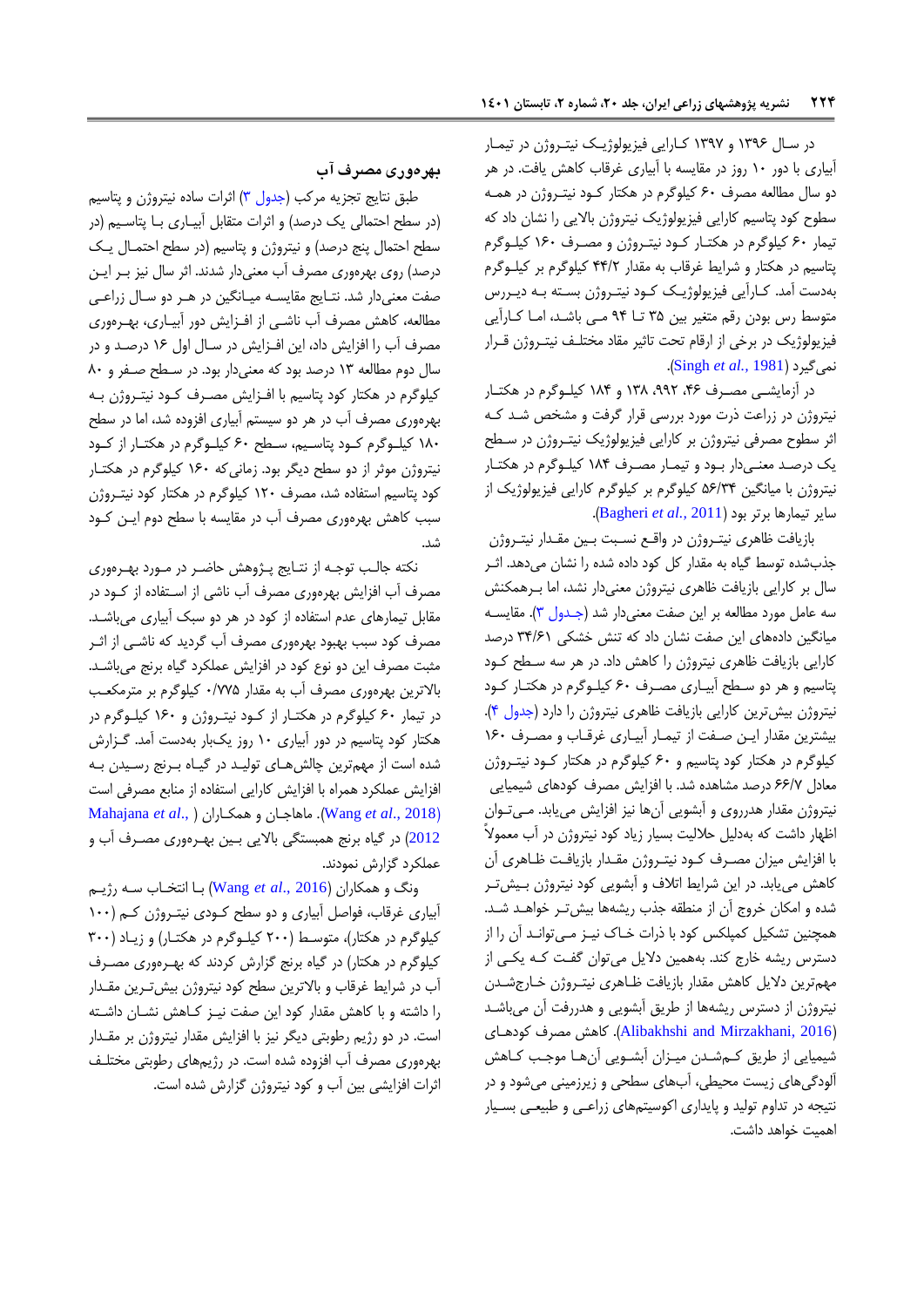<span id="page-8-0"></span>

|                                                           |                                                | Table 3- Combined analysis of variance for irrigation regims and potassium and nitrogen fertilizer on Yield, yield components and some physiological traits of Gilanch |                                    |                                                                   | rice                                                |                                          |                             |                                                                |                                                                          |                                                                 |                                                |
|-----------------------------------------------------------|------------------------------------------------|------------------------------------------------------------------------------------------------------------------------------------------------------------------------|------------------------------------|-------------------------------------------------------------------|-----------------------------------------------------|------------------------------------------|-----------------------------|----------------------------------------------------------------|--------------------------------------------------------------------------|-----------------------------------------------------------------|------------------------------------------------|
| منابع تغييرات<br>S.O.V                                    | درجه<br>أزادى<br>$\mathbf{d} \cdot \mathbf{f}$ | تعداد خوشه در<br>Panicle No.<br>بوته                                                                                                                                   | تعداد دانه در<br>Grain No.<br>خوشه | <b>Filled</b> grain<br>دانه پر در<br>خوشه<br>Χo.                  | دانه پوک در<br>grain No.<br>Unfilled<br>خوشه        | 1000 grain<br>وزن هزار<br>weight<br>داته | عملكرد شلتوك<br>Grain yield | کارایی ذراعی<br>Agronomic<br>efficiency<br>nitrogen<br>نيتروژن | فيزيولوژيک<br>Physiologic<br>efficiency<br>nitrogen<br>نيتروژن<br>کارایی | Nitrogen<br>fficiency<br>uptake<br>نيتروژن<br>بازيافت<br>كارايى | Water use<br>مصرف أب<br>efficiency<br>بهر دوری |
| Ju Year                                                   |                                                | 0.148                                                                                                                                                                  | 878.3                              | 192                                                               | 9.03                                                | 1.4                                      | 7038.04                     | 1.57**                                                         | $5.3***$                                                                 | 0.12                                                            | $0.0014***$                                    |
| (R(Y) بلوک در سال                                         |                                                | 0.9                                                                                                                                                                    | 846.7*                             | 905.8*                                                            | 9.34                                                | $2.6***$                                 | 8844.9                      | 0.2                                                            | 0.105                                                                    | 1.38                                                            | 0.0002                                         |
| Irrigation آییاری                                         |                                                | 53.5                                                                                                                                                                   | 3377.8**                           | 7170.4                                                            | 960.1                                               | 0.41                                     | *5716108                    | 423.3                                                          | $51.3*$                                                                  | 2064.3*                                                         | 0.06                                           |
| I×Y سال×أبياري                                            |                                                | 0.925                                                                                                                                                                  | 1526.3*                            | 472.9                                                             | 300.1**                                             | 0.17                                     | 75769.2**                   | $13.4***$                                                      | $0.01**$                                                                 | $17.8**$                                                        | $0.0018**$                                     |
| ا Error خطای عامل آبیاری                                  | 4                                              | 0.092                                                                                                                                                                  | 278.2                              | 378.7                                                             | 16.9                                                | 0.21                                     | 1283.2                      | 0.09                                                           | 0.027                                                                    | 1.9                                                             | 0.00032                                        |
| Nitrogen نِیتروژن                                         | $\sim$                                         | 12.7                                                                                                                                                                   | 197.1                              | 1164.3                                                            | 212.8                                               | 1.3                                      | 30650436**                  | 577.8**                                                        | $1334.8**$                                                               | $15.34***$                                                      | $0.151**$                                      |
| ¥×N سال ×نيتروژن                                          |                                                | 1.4                                                                                                                                                                    | 38.3                               | 405.3                                                             | 79.8                                                | 1.6                                      | 5603.3                      | 15.9**                                                         | 10.7**                                                                   | $6.3**$                                                         | 0.00033                                        |
| N×I أبياري× نيتروژن                                       | $\overline{c}$                                 | $33.4*$                                                                                                                                                                | 1488.3**                           | 57.8                                                              | 72.3                                                | $2.5*$                                   | 735150.2**                  | 184.7**                                                        | 65.3*                                                                    | 1563**                                                          | 0.0016                                         |
| N×I×Yسال×آبیاری×نیتروژن                                   | 2                                              | 0.73                                                                                                                                                                   | 126.2                              | 345.6                                                             | 48.4                                                | 1.4                                      | 25495.2**                   | 7.9**                                                          | 1.8                                                                      | 11.8                                                            | $0.0003*$                                      |
| Error N نطای عامل نیتروژن                                 | ۱6                                             | 0.67                                                                                                                                                                   | 390.1                              | 211.2                                                             | 22.8                                                | 0.55                                     | 3086.9                      | 0.134                                                          | $0.06**$                                                                 | 2.08                                                            | 0.0001                                         |
| Potassium پتاسیم                                          |                                                | 3.58                                                                                                                                                                   | 2322.5                             | 417.6                                                             | 99.2                                                | 2.34                                     | 37192780**                  | 2043.9**                                                       | $262.3*$                                                                 | 1855.8**                                                        | $1.32***$                                      |
| P×¥ سال× پتاسيم                                           |                                                | $2.84*$                                                                                                                                                                | 682                                | 135.8                                                             | 241.9**                                             | 0.95                                     | 7780.02                     | $13.3***$                                                      | $5.2***$                                                                 | $15.5***$                                                       | 0.00005                                        |
| P¥I أبيارى × پتاسيم                                       |                                                | 84.1**                                                                                                                                                                 | 18.17                              | $7295.7*$                                                         | 691.1                                               | 0.01                                     | 140630.5**                  | $53.4*$                                                        | 95.5*                                                                    | 123.1                                                           | $0.06*$                                        |
| P × ا× لاسال× أبيارى × پتاسيم                             |                                                | 0.06                                                                                                                                                                   | 240.9                              | 173.3                                                             | 97.7                                                | 0.234                                    | 646.5                       | $2.2***$                                                       | $1.9***$                                                                 | $14.6***$                                                       | $0.001**$                                      |
| R×Vأنيتروژن × پتاسيم                                      |                                                | 2.7                                                                                                                                                                    | $1645.7***$                        | $1447.7*$                                                         | 99.5                                                | $1.51*$                                  | 088125.5**                  | 982**                                                          | 286**                                                                    | $629.3**$                                                       | $0.05**$                                       |
| N×N×P سال×نيتروژن × پتاسيم                                |                                                | 0.63                                                                                                                                                                   | 70.9*                              | 154.2                                                             | 46.7                                                | 0.86                                     | 23840.4**                   | $12.8**$                                                       | $2.2**$                                                                  | $22.6**$                                                        | $0.0008**$                                     |
| P×N×I أبيارى× نيتروژن × پتاسيم                            |                                                | $\Xi$                                                                                                                                                                  | 747.8*                             | 432.3                                                             | 108.5                                               | 0.8                                      | 19049.7**                   | 34.7                                                           | 29.7*                                                                    | 58.8*                                                           | 0.011                                          |
| سال× آبیاری×نیتروژن×پتاسیم<br>$Y\times I\times N\times P$ |                                                | 1.07                                                                                                                                                                   | 566                                | 539.2                                                             | 77.8                                                | 0.4                                      | 7441.9                      | $10.6*$                                                        | 1.9**                                                                    | 1.2                                                             | $0.003**$                                      |
| Error K نطای عامل پتاسیم                                  | 68                                             | 0.163                                                                                                                                                                  | 178.4                              | 315.9                                                             | 30.36                                               | 0.51                                     | 4474.8                      | 0.024                                                          | 0.018                                                                    | 2.6                                                             | 0.00022                                        |
| Total Error نطای کل                                       | 107                                            |                                                                                                                                                                        |                                    |                                                                   |                                                     |                                          |                             |                                                                |                                                                          |                                                                 |                                                |
| (V(%) ضريب تغييرات                                        |                                                | 10.4                                                                                                                                                                   | 18.9                               | 22.7                                                              | 38.8                                                | 0.4                                      | 3.15                        | 2.4                                                            | 2.63                                                                     | 5.06                                                            | 2.9                                            |
|                                                           |                                                |                                                                                                                                                                        |                                    | * and ** significant at 5 and 1% probability levels, respectively | * و ** بهترتیب معنی دار در سطح احتمال پنج و یک درصد |                                          |                             |                                                                |                                                                          |                                                                 |                                                |
|                                                           |                                                |                                                                                                                                                                        |                                    |                                                                   |                                                     |                                          |                             |                                                                |                                                                          |                                                                 |                                                |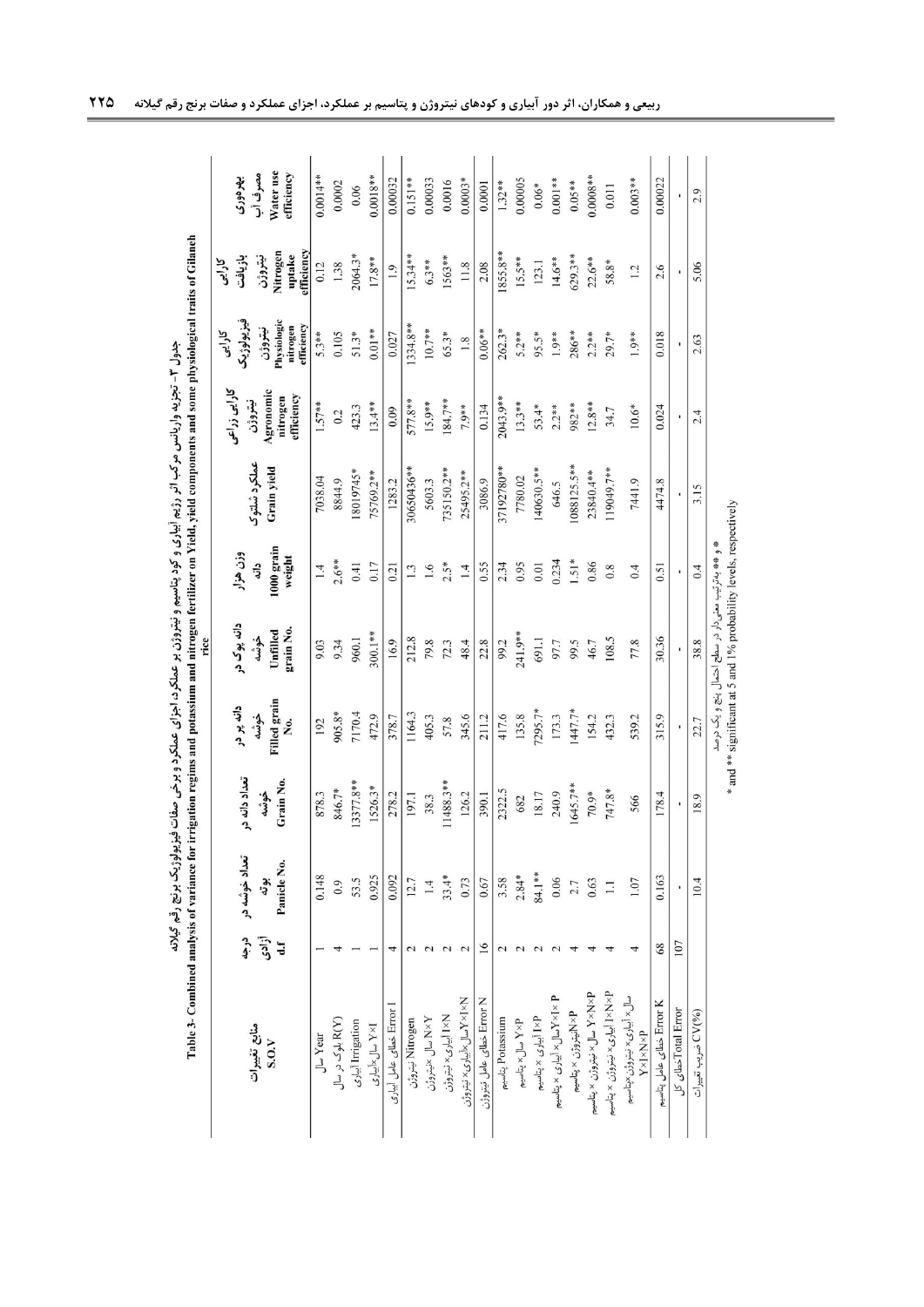این اثر افزایشی از طریق کاهش رشد رویشهی اضافی، افزایش رشد ریشـه، افـزایش رشـد انـدام هـوایی، افـزایش انتقـال مجـدد کربوهیدراتها از ساقه در طـول دوره رسـیدگی، افـزایش شـاخص برداشت، افزایش عملکرد و افزایش کاراییهای مصرف آب و نیتروژن حاصل میشود )[2016 .,](#page-11-8)*al et* Wang). طبق نتایج مطالعات پیشهی ، کود پتاسیم نیز می تواند سبب بهبود بهرهوری مصرف آب شـود بـدین صورت که پتاسیم نقش مهمـی در فرآینـدهای فیزیولوژیـک از قبیـل فتوسنتز، انتقال مواد پرورده به مخازن، حفظ آماس، هدایت روزنـهای، تنظیم اسمزی، فعالیت آنزیمی، توسعه سلولی، خنثی سازی یهون های دارای بار منفی غیر قابل انتشار و قطبی نمودن غشـاء ایفـاد مـ ،کنـد )2009 .,*al et* [Fanaei](#page-10-20)). در شرایغ تن آبهی، تولیهد رادیکهال ههای تولید اکسیژن در گیاهان بهشدت تحریک میشود، نیاز بـه پتاسـیم در شرایط تنش به نقش بازدارندگی پتاسیم در برابر تولیـد رادیکـال هـای فعال اکسیون در طی فتوسنتز و اکسیدا شدن نسبت داد [\)](#page-10-21) [,Cakmak](#page-10-21) [2005](#page-10-21)(. در گیههاا خههردل وحشههی ).L *arvensis Sinapis* )و کلههزا ).L *napus Brassica* )مصرف کود پتاسیم، بهراوری مصهرف آک را بهبود داد. مصرف ۲۵۰ کیلوگرم در هکتار سولفات پتاسیم در این

گیاهان عملکرد دانه را 29 درصد و بهراوری مصرف آک را 22 درصد نسبت به شاهد بهبود داد )2009 .,*al et* [Fanaei](#page-10-20)). کود پتاسیم سهبب افزایش آبگیری کلوئیدهای سیتوپلاسمی و افزایش درجه پراکندگی آنها میشود. فراهمی کافی از کود پتاسیم به گیاه توانـایی نگهـداری آب بیش تر و مقاومت کردن در براب ر تنش هـای موقـت را مـی دهـد در برنج گزارش شده است که در Mengel and Kirkby, 2001). کاربرد توام کودهای نیتـرژون و پتاسـیم کـارایی مصـرف نیتـروژن و بهراوری مصرف آک نسبت به شاهد بهبود پیدا میکنهد [\)](#page-11-17) *et* [Sarkar](#page-11-17) .)*al*[., 2018](#page-11-17)

**جدول -4 مقایسه میانگین اثر رژیم آبیاری و کود نیتروژنی و پتاسیم بر عملکرد، اجزای عملکرد و برخی صفات برنج رقم گیالنه Table 4- Mean comparison for interaction effects of irrigation regimes and nitrogen and potassium levels on grain yield, yield** 

|                |                |           |                         | components and some traits of Gilaneh rice |                   |                           |                   |                       |                       |                |
|----------------|----------------|-----------|-------------------------|--------------------------------------------|-------------------|---------------------------|-------------------|-----------------------|-----------------------|----------------|
|                |                |           | كارايى                  | كارايي                                     | كارايي            | كارايى                    | كارايي            | بهرهوري               | بهرهورى               |                |
| دور أبياري     |                |           | زراعى                   | زراعى                                      | مصرف              | مصرف                      | بازيافت           | مصرف                  | مصرف                  |                |
| Irrigation     | نيتروژن        | پتاس      | نيتروژن                 | نيتروژن                                    | نيتروژن           | نيتروژن                   | نيتروژن           | أب                    | أب                    | عملكرد شلتوك   |
| interval       | Nitrogen       | Potassium | Physiologic             | Physiologic                                | Nitrogen          | Nitrogen                  | Nitrogen          | Water                 | Water                 | Grain yield    |
| (Day)          |                |           | nitrogen<br>efficiency  | nitrogen<br>efficiency                     | use<br>efficiency | use                       | uptake            | use<br>efficiency     | use<br>efficiency     | $(kg.ha^{-1})$ |
|                |                |           | $(kg. kg^{-1})$<br>2017 | $(kg. kg-1)$<br>2018                       | $(\%)$<br>2017    | efficiency<br>$(\%)$ 2018 | efficiency<br>(%) | $(kg.m^{-2})$<br>2017 | $(kg.m^{-2})$<br>2018 |                |
| $\Omega$       | $\Omega$       | $\Omega$  | $\Omega$                | $\Omega$                                   | $\Omega$          | $\Omega$                  | $\theta$          | 0.156i                | 0.15q                 | 1354.7lm       |
| $\Omega$       | 60             | $\Omega$  | 8.52h                   | 8.6gh                                      | 16.7 <sub>g</sub> | 16.9 <sub>g</sub>         | 32.3d             | 0.239g                | 0.2370                | 3343.2f        |
| $\Omega$       | 120            | $\Omega$  | 7.24h                   | 7.8hi                                      | 6.9j              | 6.9j                      | 11.7 <sub>i</sub> | 0.294g                | 0.29m                 | 3295.3d        |
| 0              | $\mathbf{0}$   | 80        | $\overline{0}$          | $\overline{0}$                             | $\mathbf{0}$      | $\Omega$                  | $\overline{0}$    | 0.401ef               | 0.403k                | 2080.6k        |
| 0              | 60             | 80        | 34.7c                   | 30.6c                                      | 31.8c             | 31.7c                     | 59.3b             | 0.463e                | 0.457hi               | 4022.9de       |
| $\overline{0}$ | 120            | 80        | 17.9de                  | 19.1d                                      | 22.9d             | 23.2d                     | 30.7de            | 0.56d                 | $0.521$ fg            | 5198.3a        |
| 0              | $\mathbf{0}$   | 160       | $\overline{0}$          | $\overline{0}$                             | $\mathbf{0}$      | $\Omega$                  | $\mathbf{0}$      | 0.476e                | $0.456$ ij            | 2559.3hi       |
| $\theta$       | 60             | 160       | 46.03a                  | 45.7a                                      | 43.8a             | 44.5a                     | 66.7a             | 0.597d                | 0.586de               | 4583.5b        |
| $\Omega$       | 120            | 160       | 18.9d                   | 19.2d                                      | 18.6f             | 18.5f                     | 26.5f             | 0.525de               | 0.534f                | 4601.2bc       |
| 10             | $\mathbf{0}$   | $\theta$  | $\overline{0}$          | $\overline{0}$                             | $\mathbf{0}$      | $\theta$                  | $\overline{0}$    | 0.169i                | 0.165q                | 887.30         |
| 10             | 60             | $\Omega$  | 5.6k                    | 5.9j                                       | 4.3k              | 3.86k                     | 17.6i             | 0.238h                | 0.227op               | 1848.81        |
| 10             | 120            | $\Omega$  | 6.34k                   | 9.6g                                       | 3.4k              | 3.44k                     | 12.8j             | 0.268gh               | 0.274mn               | 3442.1f        |
| 10             | $\mathbf{0}$   | 80        | $\overline{0}$          | $\Omega$                                   | $\theta$          | $\theta$                  | $\overline{0}$    | 0.483h                | 0.3211                | 1267.5mn       |
| 10             | 60             | 80        | 19.55d                  | 19.3d                                      | 20.17e            | 20.6e                     | 31.9d             | 0.576d                | 0.486h                | 3596.2h        |
| 10             | 120            | 80        | 14.8f                   | 15.3e                                      | 14.6h             | 15.3h                     | 24.3gh            | 0.628bc               | 0.637bc               | 4065.2d        |
| 10             | $\overline{0}$ | 160       | $\theta$                | $\overline{0}$                             | $\mathbf{0}$      | $\theta$                  | $\overline{0}$    | 0.647 <sub>b</sub>    | 0.659 <sub>b</sub>    | 1429.41        |
| 10             | 60             | 160       | 37.5b                   | 38.6b                                      | 36.2 <sub>b</sub> | 38.7b                     | 37c               | 0.764a                | 0.775a                | 3343.2f        |
| 10             | 120            | 160       | 14.07fg                 | 13.3ef                                     | 11.4i             | 10.25i                    | 24.7 <sub>g</sub> | 0.616d                | 0.587d                | 3278.2fg       |

حروف مشابه در هر ستون نشاندهندا عدم معنیداری در سطح احتمال پنج درصد میباشد.

Means with the same letter are not significantly different at p-value 5%.

عدم مصرف دو نوع کود پتاسیم و نیتروژن، کمتری عملکرد شهلتوک بهدست آمد در صورتی که با فصل کمآبی مواجهه باشهیم مصهرف 07 کیلوگرم در هکتار کود پتاسیم و ۱۲۰ کیلوگرم در هکتار کود نیتــروژن در شرایط ۱۰ روزیکبار، بالاترین عملکرد شلتوک (۴۰۶۵ کیلوگرم در

### <span id="page-9-0"></span>**نتیجهگیری**

مصرف 927 کیلوگرم در هکتار کهود نیتهروژن و 07 کیلهوگرم در هکتار کود پتاسیم علاوه بر بهینهسازی مصرف کـود، سـبب افـزایش عملکرد و اجزای عملکرد برنج رقم گیلانه شـد. دور آبیـاری ۱۰ روز و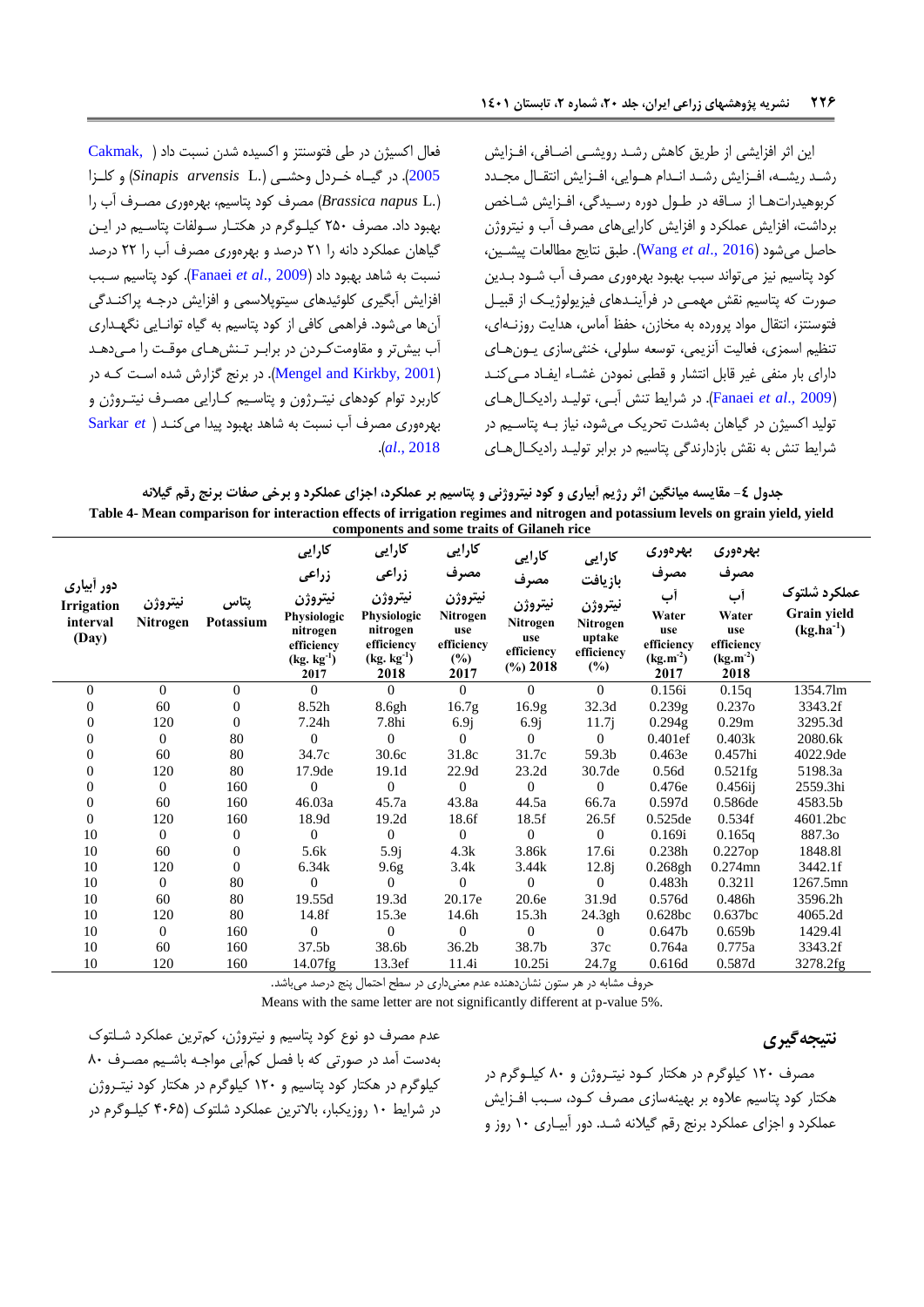هکتار) را ثبت کرد. در شرایط غرقاب و ابیاری ۱۰ روز یکبـار میـزان در هکتار بهترین عملکرد را در تیمار غرقاب و کم|بی خواهد داشت. مصرف کود شیمیایی نیتروژن و پتاسیم بهترتیب 927 و 07 کیلهوگرم

### **References**

- <span id="page-10-3"></span>1. Akhgary, H. 2004. Rice; Agronomy, Ratooning, Nutrition. Published: Islamic Azad University of Rasht. (In Persian).
- <span id="page-10-6"></span>2. Alhassan, I., and Saddiqe. A. M. 2016. Effects of irrigation frequency and nitrogen fertilizer application on yield and water use efficiency of lowland rice (*Oryza sativa* L.) in Northeastern Nigeria. MAYFEB Journal of Agricultural Science 4: 20-27.
- <span id="page-10-19"></span>3. Alibakhshi, E., and Mirzakhani, M. 2016. Response of growth criteria, yield and physiologic efficiency and nitrogen appear recovery of flint corn to Simultaneous cropping of legumes and different levels of urea. Journal of Crop Production 9 (2): 75-92.
- <span id="page-10-10"></span>4. Allahgholipour, M., Kavousi, M., Majidi, F., Yazdani, M. R., Sharafi, N., and ShafieSabet, H. 2018. Gilaneh, A new rice cultivar with origin of Iranian landrace Varieties. Research Achievements for Field and Horticulture Crops 7 (2): 277-289. (in Persian). DOI: [10.22092/RAFHC.2019.107933.1045.](https://dx.doi.org/10.22092/rafhc.2019.107933.1045)
- <span id="page-10-5"></span>5. Ashouri, M. 2012. The Effect of Water Saving Irrigation and Nitrogen Fertilizer on Rice Production in Paddy Fields of Iran. International Journal of Bioscience, Biochemistry and Bioinformatics 2 (1): 56-59.
- <span id="page-10-18"></span>6. Bagheri, R. H., Mobasser, R., Ghanbari-Malidarreh, A., and Dastan, S. 2011. Effect of Seedling Age and Potassium Rates on Morphological Traits Related-Lodging, Yield and Yield Components of Rice (*Oryza sativa* L.) In Iran. American-Eurasian. Journal Agriculture and Environmental Science 11 (2): 261-268. (in Persian).
- 7. Bouman, B. A. M., Peng, S., Castaneda, A. R., and Visperas. R. M. 2005. Yield and water use of irrigated tropical aerobic rice systems. Agricultural Water Management 74: 87-105. [https://doi.org/10.1016/j.agwat.2004.11.007.](https://doi.org/10.1016/j.agwat.2004.11.007)
- <span id="page-10-2"></span>8. Bouman, B. A. M and Tuong, T. P. 2001. Field water management to save water andincrease its productivity in irrigated lowland rice. Agricultural Water Management 49: 11-30. [https://doi.org/10.1016/S0378-3774\(00\)00128-1](https://doi.org/10.1016/S0378-3774(00)00128-1)
- <span id="page-10-21"></span>9. Cakmak, I. 2005. Kalleviates detrimental effects of abiotic stresses in plants. Journal Plant Nutrition 168: 521-530. [https://doi.org/10.1002/jpln.200420485.](https://doi.org/10.1002/jpln.200420485)
- <span id="page-10-1"></span>10. Carmelita, M., Alberto, R., Wassmann, R., Hirano, T., Miyata, A., Hatano, R., Kumar, A., Padre, A., and Amante. M. 2011. Comparisons of energy balance and evapotranspiration between flooded and aerobic rice fields in the Philippines. Agricultural Water Management 98: 1417-1430. [https://doi.org/10.1016/j.agwat.2011.04.011.](https://doi.org/10.1016/j.agwat.2011.04.011)
- <span id="page-10-8"></span>11. De Datta, S. K., and Millelsen, D. S. 1985. Potasium nutrition of rice. In: Munson, R.D., summer, M.E., Bishop, W.D., Potassium in Agriculture. American society of agronomy, CSSA, SSSA, Madison, WI PP. 665-699.
- <span id="page-10-11"></span>12. Dobermann, A., and Fairhurst, T. 2000. Rice: Nutrient Disorders and Nutrient Management. IRRI and PPI &and PPIC, Makati City and Singapore.
- <span id="page-10-7"></span>13. Esfahani, M., Sadrzadeh, S. M., Kavousi, M., and Dabbagh Mohammadinasab, A. 2005. Study the effect of different levels of nitrogen and potassium fertitizers on yield, yield components and growth of rice c. v. Khazar. Iranian Journal of Crop Sciences 7 (3): 226-240. (in Persian).
- <span id="page-10-20"></span>14. Fanaei, H. R., Galavi, M., Kafi, M., Ghanbari Bonjar, A., and Shirani-Rad, H. 2009. Effect of potassium fertilizer and irrigation levels on grain yield and water use efficiency of rapeseed (*Brassica napus* L.) and Indian mustard (*Brassica juncea* L.) species. Iranian Journal of Crop Sciences 11 (3): 271-289. (in Persian).
- <span id="page-10-0"></span>15. FOSTAT, 2021. Available online at: [https://www.fao.org/faostat/en/#data.](https://www.fao.org/faostat/en/%23data)
- <span id="page-10-16"></span>16. Fusheing, L. 2006. Potassium and Water Interaction, International Workshop on Soil Potassium and K Fertilizer Management. Guangxi University, Nanning, China Pp:1-32.
- <span id="page-10-15"></span>17. Ghasemi Minaei, A., Mobser, H. R., Madani, H., and Dastan, S. 2011. Results of silica and potassium application on morphological characteristics of loading Quantitative Yield of Tarom Hashemi Rice. New Finding in Agriculture 5 (4): 423-67435.
- <span id="page-10-9"></span>18. Guilan Meteorological Quarterly. 2019. Statistics 24 pp. (in Persian).
- <span id="page-10-14"></span>19. [Htun,](https://www.cabdirect.org/cabdirect/search/?q=au%3a%22Kyi+Minn+Htun%22) K. M. [M.](https://www.cabdirect.org/cabdirect/search/?q=au%3a%22Swe+Swe+Mar%22), [Thein,](https://www.cabdirect.org/cabdirect/search/?q=au%3a%22Soe+Soe+Thein%22) S. S., [Toe,](https://www.cabdirect.org/cabdirect/search/?q=au%3a%22Kyi+Toe%22) S. S., and [Ngwe,](https://www.cabdirect.org/cabdirect/search/?q=au%3a%22Kyaw+Ngwe%22) K. K. 2017. Effects of different rates of potassium fertilizer on rice productivity with or without rice husk ash in Minbya soil. [Journal of Agricultural Research](https://www.cabdirect.org/cabdirect/search/?q=do%3a%22Journal+of+Agricultural+Research%22) 4 (1). 30-38.
- <span id="page-10-13"></span>20. Ju, X. T., Xing, G. X., Chen, X. P., Zhang, S. L., Zhang, L. J., Liu, X. J., Cui, Z. L., Yin, B., Christiea, P., Zhu, Z. L., and Zhang, F. S. 2009. Reducing environmental risk byimproving N management in intensive Chinese agricultural systems. Protection National Academic Science U. S. A. 106: 3041-3046[.](https://doi.org/10.1073/pnas.0813417106) [https://doi.org/10.1073/pnas.0813417106.](https://doi.org/10.1073/pnas.0813417106)
- <span id="page-10-12"></span>21. Kavousi, M., and Allahgholipour, M. 2017. Effect of Dividend and Nitrogen Fertilizer on Growth and Grain Yield of Two Rice Cultivars (*Oryza sativa* L.) (Gilaneh and Abji Boji). Iranian Journal of Crop Sciences 2 (19): 165-18.
- <span id="page-10-4"></span>22. Khosravi, Y., Dastan, S., Mobaser, H., and Nasri, M. 2011. Effects of Nitrogen Stress and Cycocel Application on Versus-Related Properties and Yield of Rice Grains in Tarom Dilmani Cultivar. Crop Production Research 3 (4): 409-419.
- <span id="page-10-17"></span>23. [Liu,](https://www.researchgate.net/profile/Jianguo_Liu2) J., and Jared, [D.](https://www.researchgate.net/scientific-contributions/2123216031_Jared_Diamond) 2005. China's environment in a globalizing world. Nature 435: 1178-1186. https://doi.org/10.1038/4351179a.